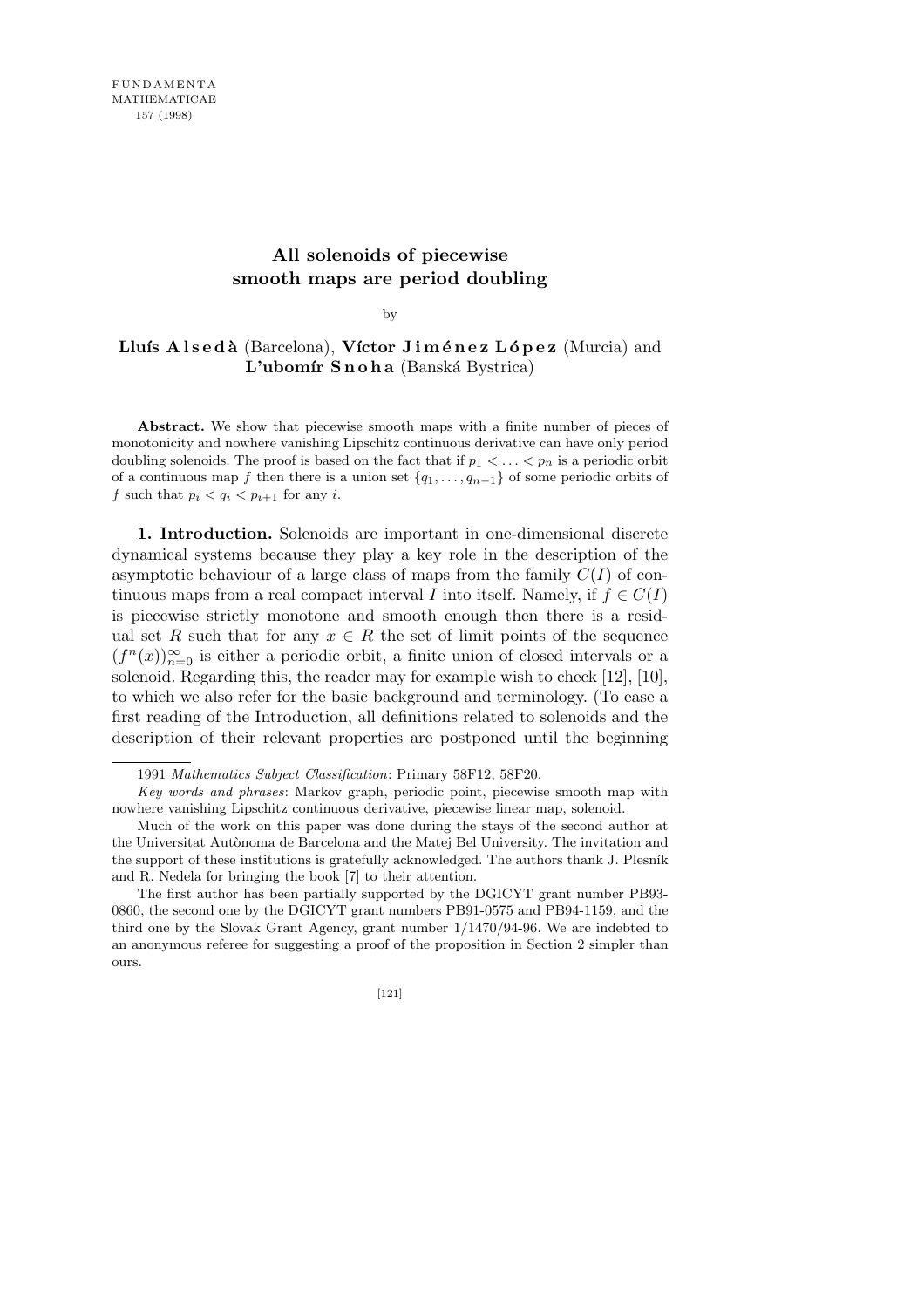of Section 3.) In this paper we deal with the question of what structure a solenoid of a piecewise smooth map can have.

In the particular case of piecewise linear maps this problem was previously considered in [5]. There it is proved that piecewise linear maps have no period doubling solenoids. In order to get this result a well known property of this type of solenoids is used. More precisely, period doubling solenoids generate a sequence  $(P_n)_{n=0}^{\infty}$  of periodic orbits of period  $2^n$  with the following geometrical feature. For each  $n \geq 0$  let  $P_n : a_1 < \ldots < a_{2^n}$  and S*n−*<sup>1</sup>  $\sum_{k=0}^{n-1} P_k : b_1 < \ldots < b_{2^n-1}$ . Then  $a_i < b_i < a_{i+1}$  for any  $i = 1, \ldots, 2^n - 1$ . Thus, in trying to show the nonexistence of larger classes of solenoids for piecewise linear maps, the question arises whether for any periodic orbit *P* of a continuous map there exist some other periodic orbits such that their points and the points of *P* interlace as above. We answer this question in the affirmative:

THEOREM A. Let  $f \in C(I)$  and let  $P : p_1 < \ldots < p_n$  be a periodic orbit *of f with period*  $n \geq 2$ *. Then there is a set*  $Q: q_1 < \ldots < q_{n-1}$  *such that*  $f(Q) = Q$  *and*  $p_i < q_i < p_{i+1}$  *for any*  $i = 1, ..., n-1$ .

REMARK 1. Notice that  $f(Q) = Q$  implies that *Q* is the union of some periodic orbits of *f*.

REMARK 2. Theorem A will follow as an easy consequence of the fact that Markov graphs of periodic orbits of *f* always have pairwise disjoint cycles such that every vertex of the graph belongs to one of them (cf. the Proposition in Section 2). This could be considered as a step towards a better graph-theoretical description of Markov graphs of periodic orbits.

Using Theorem A and some ideas from [5] we will be able to extend the above-mentioned result from [5] to show the nonexistence of a larger class of *weakly bounded* solenoids for piecewise linear maps (here "weakly bounded" means that the solenoid admits a decreasing covering by periodic intervals whose corresponding periods  $k_n$  satisfy  $\liminf_{n\to\infty} k_{n+1}/k_n < \infty$ ; see Section 3 for a precise definition).

THEOREM B. If  $f \in C(I)$  is piecewise linear, then it has no weakly *bounded solenoids.*

After we had proved Theorems A and B (November 1994) we found a recent paper by M. Martens and C. Tresser [9] where they succeed in proving that piecewise linear maps have no solenoids. They follow a similar reasoning to ours and also prove Theorem A.

It turns out that combining the ideas from Theorem B with additional tools developed in [9] it is possible to prove a surprising fact (which is not mentioned in [9]) concerning the nature of solenoids of piecewise smooth maps (with a finite number of pieces of monotonicity) whose derivative is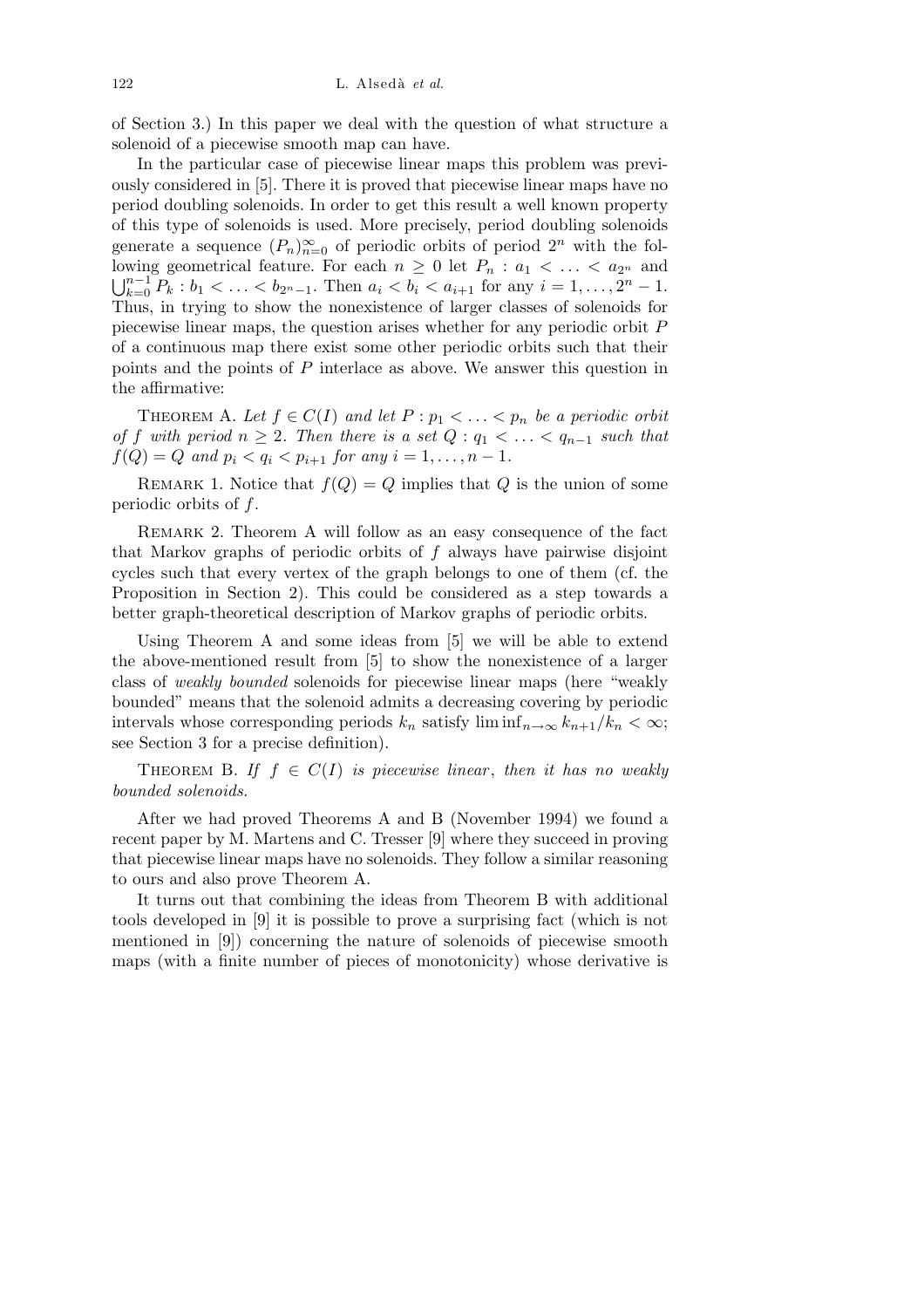Lipschitz continuous and nowhere vanishing (the precise definition will be given in Section 3). It is known that there exist examples of such maps having period doubling solenoids and, moreover, with the corresponding smooth pieces in the class  $C^{\infty}$  (see [5]). In connection with this, examples by Bobok and Kuchta [3] of an expanding countably piecewise linear map with a period doubling solenoid and by Misiurewicz [11] of a countably piecewise linear map with a period doubling solenoid of positive Lebesgue measure (compare with Lemma 5 in Section 3) are also worth noticing.

The solenoid in the example from [5] turns out to be of the only possible type, since we prove:

THEOREM C. Let  $f \in C(I)$  be a piecewise smooth map with nowhere *vanishing Lipschitz continuous derivative. Then any solenoid of f must be period doubling.*

Since piecewise linear maps belong to the above class, Theorem C implies that piecewise linear maps can have only period doubling solenoids. But by Theorem B (or by [5]) they have no period doubling solenoids. In other words, the main result of [9] is now an immediate corollary of Theorems C and B:

COROLLARY D. If  $f \in C(I)$  is piecewise linear, then it has no solenoids.

In [6] Kolyada proved that if  $f \in C(I)$  is such that for some  $c \in I$ ,  $f(x) = (a_1x + b_1)/(c_1x + d_1)$  for  $x \leq c$  and  $f(x) = (a_2x + b_2)/(c_2x + d_2)$ for  $x \geq c$  with  $a_i d_i - b_i c_i \neq 0$  for  $i = 1, 2$ , then it has no period doubling solenoids. Denote the set of all such maps by  $K_2(I)$  (the index 2 indicates that these maps consist of two pieces). Since  $K_2(I)$  is included in the class of maps considered in Theorem C, from Kolyada's result we get:

COROLLARY E. *If*  $f \in K_2(I)$ , *then it has no solenoids.* 

We conjecture that this result can be extended to similar maps with an arbitrary (finite) number of pieces of monotonicity.

REMARK 3. Notice that Theorem C implies, in particular, that for any positive integer *l* the family of *l*-modal maps from  $Lp(I)$  cannot be full. After we had written a first version of this paper we learned about the recent paper [4] by R. Galeeva and S. van Strien where it is shown that somewhat different but related families of piecewise smooth maps cannot be full either.

**2. Proof of Theorem A.** A powerful tool to handle problems related to the combinatorial structure of periodic orbits is that of Markov graphs (see [1] for more details). Recall that if *V* is a nonempty finite set and  $E \subset V \times V$  we call  $G = (V, E)$  a *directed graph*. Let  $f \in C(I)$  and let *P*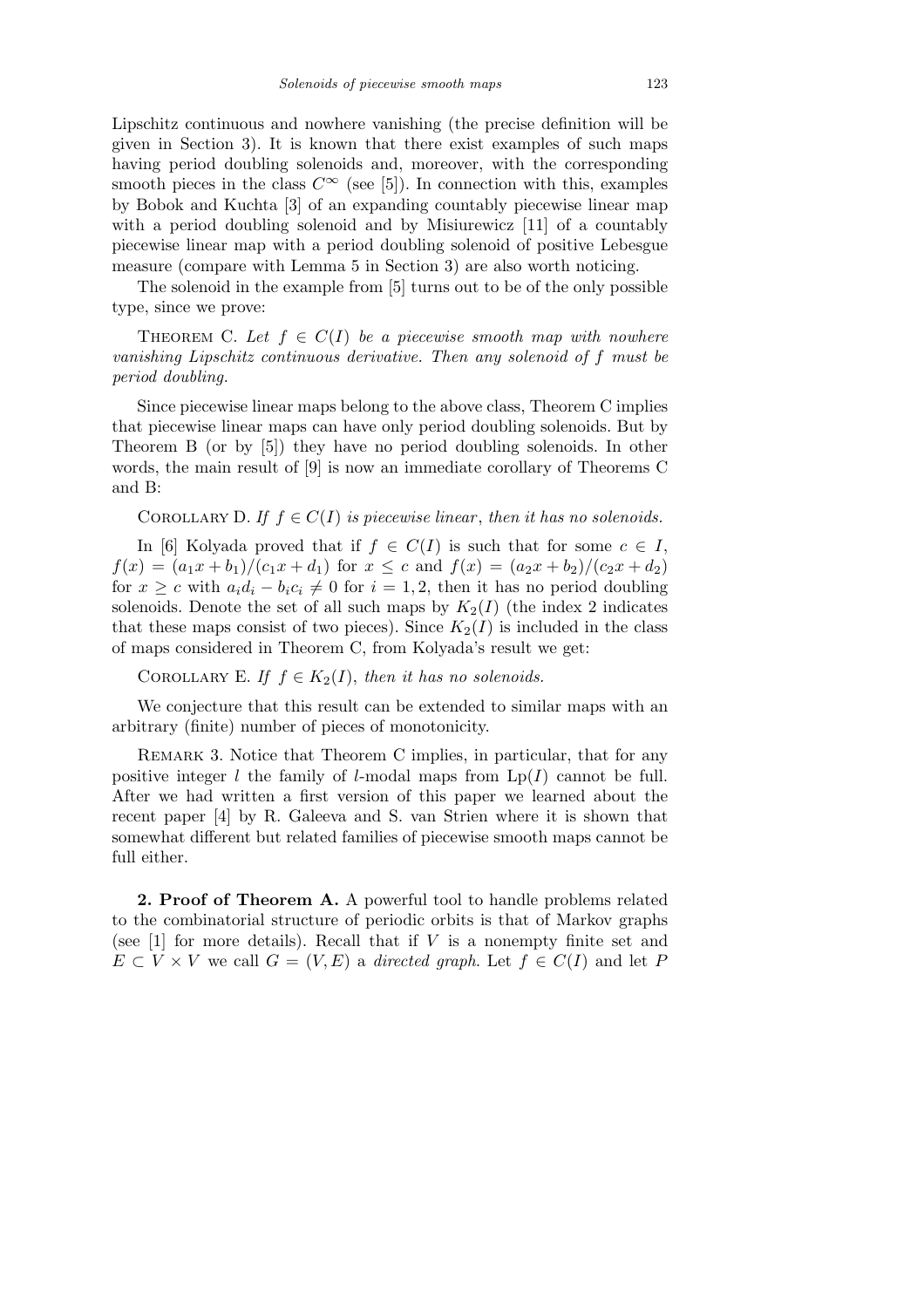be a set  $a_1 < \ldots < a_n$  of points from *I* with  $n \geq 2$ . If  $V = \{[a_i, a_{i+1}] :$  $i = 1, \ldots, n-1$ } and we define  $([a_i, a_{i+1}], [a_j, a_{j+1}]) \in E$  if and only if  $f([a_i, a_{i+1}]) \supseteq [a_j, a_{j+1}]$ , then the corresponding directed graph  $G = (V, E)$ is called the *Markov f-graph* of *P*.

A directed graph  $G = (V, E)$  is said to have a 1-*difactor* if there is a bijection  $\Phi: V \to V$  such that  $(x, \Phi(x)) \in E$  for any  $x \in V$ . Clearly, *G* has a 1-difactor if and only if there exists a family of pairwise disjoint cycles in *G* such that every vertex of *G* belongs to one of the cycles.

We are going to show that Markov *f*-graphs of periodic orbits have a 1-difactor. This can be immediately shown by proving a stronger statement. In what follows, a finite set  $P \subset I$  is said to be a *strongly invariant set* (of *f*) if  $f(P) = P$ .

PROPOSITION. Let  $f \in C(I)$  and let  $P \subset I$  be a strongly invariant set *with* Card  $P \geq 2$ *. Then the Markov f-graph of*  $P$  *has a* 1*-difactor.* 

Proof. Let  $(V, E)$  be the Markov *f*-graph of *P*. In order to show that (*V, E*) has a 1-difactor it suffices to check, according to the Marriage Lemma (see e.g. Corollary 1.1.4 of [7]), that for any  $A \subset V$  the set of points  $y \in V$ for which there exists  $x \in A$  such that  $(x, y) \in E$  has cardinality greater than or equal to the cardinality of *A*.

For simplicity assume  $P = \{1, \ldots, n\}$ . Define  $I_i = [i, i + 1]$  for  $i = 1, \ldots, n$  $n-1$ . The union of the elements of *A* is a union of finitely many pairwise disjoint intervals with endpoints in *P*. Consider one of these,  $[i, i + j]$ . Its image contains  $I_{f(m)}$  for each  $m = i, i + 1, \ldots, i + j$  (except maybe one for which  $f(m)$  is the largest), that is, *j* of the intervals  $I_i$ . Since f is a bijection on *P*, for another interval  $[i', i' + j']$  the corresponding intervals  $I_{f(m')}$  are different. Therefore the total number of intervals  $I_r$  in the image is at least as large as the cardinality of *A*, exactly what we wanted to prove.

We are now ready to prove Theorem A.

*Proof of Theorem A.* Put 
$$
I_i = [p_i, p_{i+1}], i = 1, ..., n - 1
$$
. Let  

$$
\Phi : \{I_1, ..., I_{n-1}\} \to \{I_1, ..., I_{n-1}\}
$$

be the bijection from the proof of the Proposition. Let  $\sigma : \{1, \ldots, n-1\} \rightarrow$  $\{1, \ldots, n-1\}$  be defined by  $\sigma(i) = j$  if  $\Phi(I_i) = I_j$ . Then we can decompose  $\{1, \ldots, n-1\}$  into pairwise disjoint sets  $N_1, \ldots, N_k$  with the following property. Set  $n_m = \text{Card } N_m$ ,  $m = 1, \ldots, k$ . Then  $\sigma(N_m) = N_m$  and, for any  $i \in N_m$ ,  $\sigma^{n_m}(i) = i$  while  $\sigma^j(i) \neq i$  if  $0 < j < n_m$  (of course,  $\sigma^j$  denotes the *j*th iterate of  $\sigma$ ). Fix an  $i_m \in N_m$  for any *m*. By Corollary 1.2.8 of [1] there is  $x_m \in I_{i_m}$  such that  $f^{n_m}(x_m) = x_m$  and  $f^j(x_m) \in I_{\sigma^j(i_m)}$  for any  $j = 0, 1, \ldots, n_m - 1$ . Since  $n_m \leq n - 1$  we have  $f^j(x_m) \notin P$  for any *j* and so  $f^j(x_m) \neq f^i(x_m)$  for  $i, j \in \{0, 1, \ldots, n_m - 1\}$  with  $i \neq j$ . Hence,  $x_m$  is a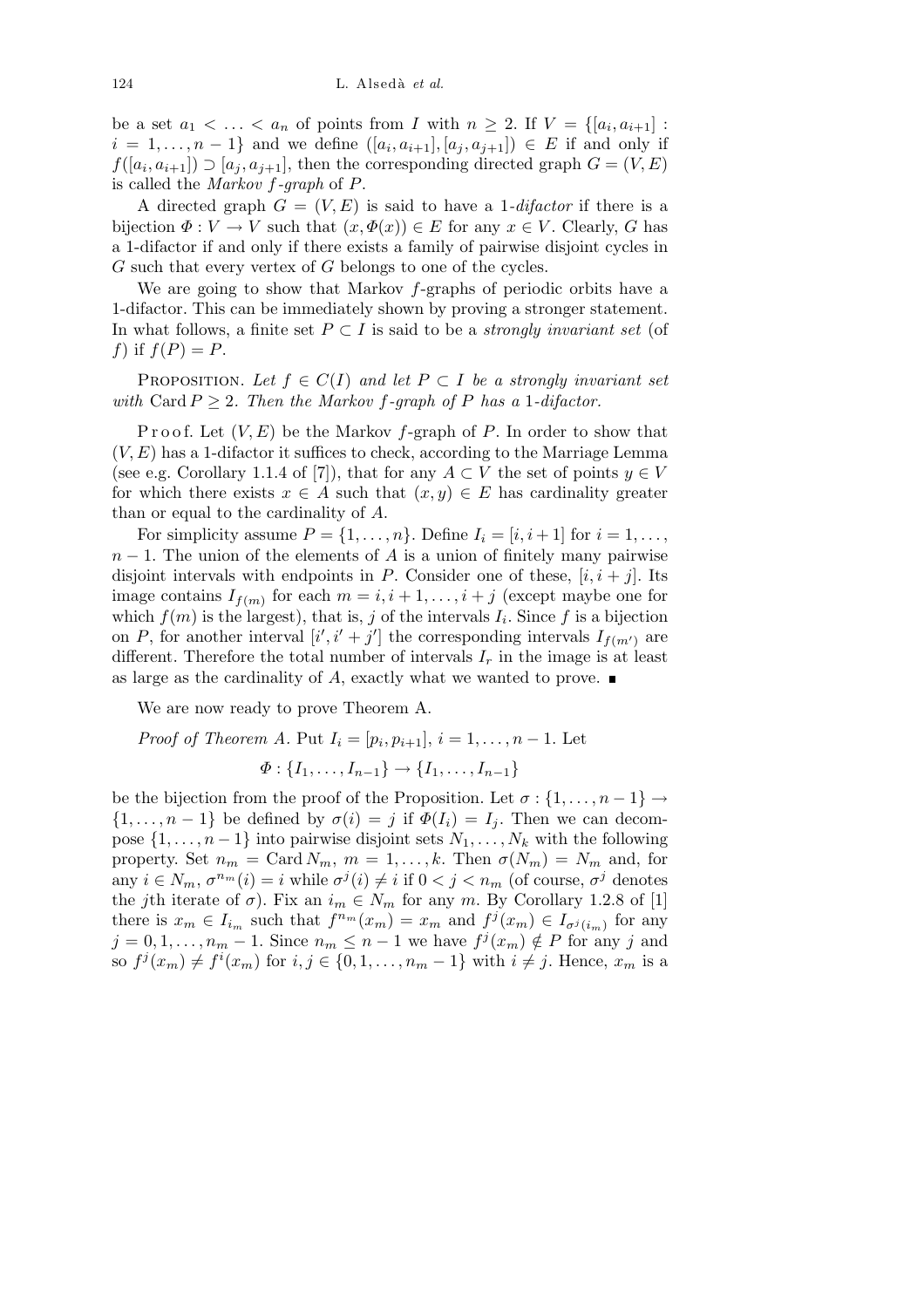periodic point of *f* of period *nm*. Let *Q<sup>m</sup>* be the periodic orbit containing  $x_m$ . Then  $Q = \bigcup_{n=1}^k$  $\sum_{m=1}^{k} Q_m$  is the strongly invariant set of  $f$  we were looking for.  $\blacksquare$ 

Remark 4. Theorem A does not necessarily hold if *P* is a strongly invariant set of *f*. To see this consider the map  $f : [0, 1] \rightarrow [0, 1]$  defined by  $f(x) = x^2$  and  $P = \{0, 1\}$ . Then *P* is a strongly invariant set of *f* but  $(0, 1)$ does not contain any periodic points of *f*.

## **3. Proofs of Theorems B and C.** Let us start with some notations and definitions.

If  $A \subset I$  then Conv  $A$  denotes the convex hull of  $A$ . Also, if  $x, y \in I$ , we shall write  $[x; y]$  to denote Conv $\{x, y\}$ . If P is finite and we write  $P =$  ${a_1, \ldots, a_n}$  then we always assume that  $a_1 < \ldots < a_n$ .

In what follows,  $D(I)$  will denote the set of piecewise smooth maps from *I* into itself whose derivatives do not vanish. More exactly,  $f \in D(I)$  if there are points  $\min I = a_0 < a_1 < \ldots < a_n = \max I$  such that the restriction  $f_i$  of  $f$  to  $[a_i, a_{i+1}]$  is  $C^1$  and  $f'_i(x) \neq 0$  for any  $x \in [a_i, a_{i+1}]$ ,  $i = 0, 1, \ldots, n-1$  ( $f'(a_i)$  and  $f'(a_{i+1})$  mean the corresponding one-sided derivatives). We always assume that the cardinality of  $\{a_0, a_1, \ldots, a_n\}$  is the minimal possible satisfying the above properties and we denote such a set by  $K(f)$ . In particular,  $f'(a)$  exists for no  $a \in K(f)$ . The set of maps from  $D(I)$  for which additionally every  $f_i$  is linear (resp. every  $f'_i$  is Lipschitz continuous) will be denoted by  $L(I)$  (resp. Lp(*I*)). We emphasize that in the Introduction maps from *L*(*I*) and Lp(*I*) were called *piecewise linear maps* and *piecewise smooth maps with nowhere vanishing Lipschitz continuous derivative*, respectively.

Let  $f \in C(I)$  and let *J* be a subinterval of *I*. If *J* contains no asymptotically periodic points and  $f^{n}(J) \cap f^{k}(J) = \emptyset$  for any  $n > k \geq 0$  then it is called a *wandering interval* of  $f$ . The dynamics of maps from  $C(I)$ may be substantially complicated due to the presence of wandering intervals but, fortunately, for a large class of "natural" maps (including all maps from  $Lp(I)$ —cf. [8], Theorem A', or [10], pp. 285–286) wandering intervals cannot exist.

Let us next define the notion of a solenoid. Let  $f \in C(I)$ . We say that a sequence  $(I_i)_{i=0}^{k-1}$  of closed subintervals of *I* is *periodic of period k for f* if the intervals  $I_i$  have pairwise disjoint interiors,  $f(I_i) \subset I_{i+1}$  for any  $i =$ 0*,* 1*, . . . , k −* 2 and  $f(I_{k-1}) \subset I_0$ . Sometimes we identify this sequence with the set of its terms and so we write  $I_i \in (I_i)_{i=0}^{k-1}$  for any  $i = 0, 1, \ldots, k-1$ . We say that  $A \subset I$  is a *solenoid* of  $f$  if there exist a strictly increasing sequence  $(k_n)_{n=1}^{\infty}$  of positive integers and periodic sequences  $\mathcal{C}^n = (I_i^n)_{i=0}^{k_n-1}$ <br>of period  $k_n$  of closed intervals such that  $\bigcup_{i=0}^{k_n-1} I_i^n \supset \bigcup_{i=0}^{k_n+1-1} I_i^{n+1}$  for any  $\int_{i=0}^{k_{n+1}-1} I_i^{n+1}$  for any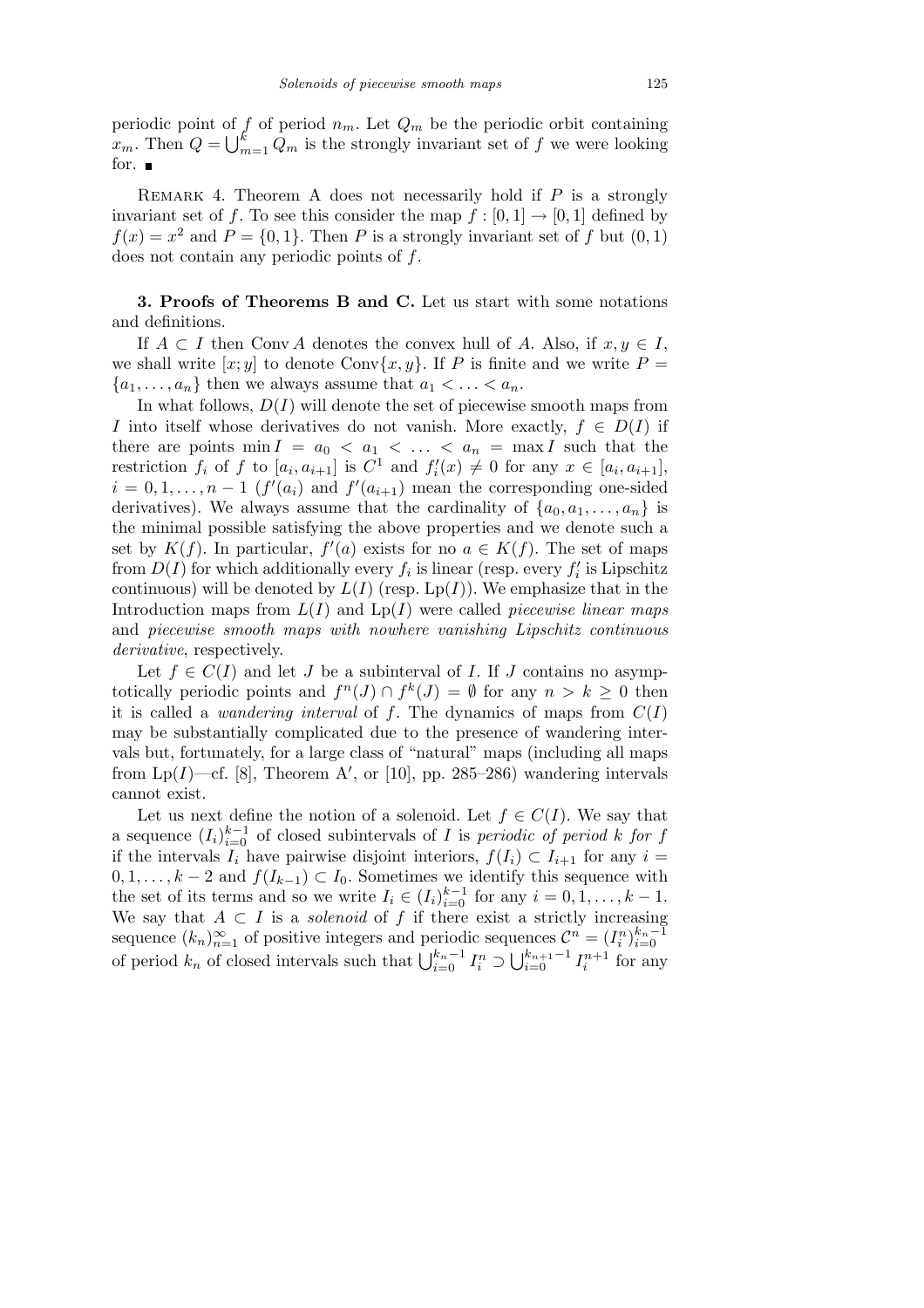*n* and  $A = \bigcap_{n=1}^{\infty}$ *n*=1 S*<sup>k</sup>n−*<sup>1</sup>  $\int_{i=0}^{k_n-1} I_i^n$ . The sequence  $(\mathcal{C}^n)_{n=1}^{\infty}$  will be called a *covering* of *A* of *type*  $(k_n)_{n=1}^{\infty}$ .

It is not difficult to show that for any  $J \in \mathcal{C}^{n+1}$  there is  $K \in \mathcal{C}^n$  such that *J* ⊂ *K*. Moreover,  $k_n$  divides  $k_{n+1}$  for any *n* and each interval from  $\mathcal{C}^n$  contains exactly  $k_{n+1}/k_n$  intervals from  $\mathcal{C}^{n+1}$ . If a solenoid *A* admits a covering of type  $(k_n)_{n=1}^{\infty}$  with  $\liminf_{n\to\infty} k_{n+1}/k_n < \infty$  then we say that *A* is a *weakly bounded* solenoid of *f*. If in particular it admits a covering of type  $(k_n)_{n=1}^{\infty}$  with  $k_{n+1}/k_n = 2$  for any *n* large enough then we call *A* a *period doubling* solenoid. In the opposite case we say that *A* is *non-period doubling*.

Depending on the nature of *f*, solenoids may have some additional properties, which are next described in progressively more restrictive settings. After this we shall be able to prove Theorem B.

First of all it is easy to show that if  $f \in C(I)$  and A is a solenoid of f then

$$
(1) \t\t f(A) \subset A
$$

and

(2) *A* does not contain any asymptotically periodic point of *f*.

Assume additionally that  $f \in D(I)$ . Then we say that a covering  $(C^n)_{n=1}^{\infty}$ of *A* is *strict* if  $K(f) \cap \bigcup_{J \in \mathcal{C}^1} J = K(f) \cap A$  and the endpoints of every interval from any  $\mathcal{C}^n$  belong to A. From (2) we deduce in particular that

(3) if the covering is strict then the intervals from  $\mathcal{C}^n$  are pairwise disjoint for any *n*.

Notice also that if  $J \in \mathcal{C}^n$  and  $J_1, \ldots, J_l$  are the intervals from  $\mathcal{C}^{n+1}$  included in *J* then

(4)  $J = \text{Conv}(J_1 \cup \ldots \cup J_l)$  provided the covering is strict.

Observe further that each solenoid *A* of  $f \in D(I)$  admits a strict covering. In fact, if  $(C^n)_{n=1}^{\infty}$  is an arbitrary covering of *A* with  $C^n = (I_i^n)_{i=0}^{k_n-1}$ then there exists  $n_0$  large enough such that  $K(f) \cap \bigcup_{i=0}^{k_{n_0}-1} I_i^{n_0} = K(f) \cap A$ . Then it is easy to see that  $((\text{Conv}(A \cap I_i^n))_{i=0}^{k_n-1})_{n=n_0}^{\infty}$  is a strict covering of *A* (use (1)). Also, notice that if  $(C^n)_{n=1}^{\infty}$  and  $(D^m)_{m=1}^{\infty}$  are strict coverings of A with  $\mathcal{C}^n = (I_i^n)_{i=0}^{k_n-1}$  and  $\mathcal{D}^m = (J_j^m)_{j=0}^{l_m-1}$  then  $k_n < l_m$  (resp.  $k_n = l_m$ )  $\bigcup_{i=0}^{k_n-1} I_i^n \supset \bigcup_{j=0}^{l_m-1}$  $\int_{j=0}^{l_m-1} J_j^m$  (resp.  $\bigcup_{i=0}^{k_n-1} I_i^n = \bigcup_{j=0}^{l_m-1}$  $\frac{l_m-1}{j=0} J_j^m$ .

Assume now that a map  $f \in D(I)$  has no wandering intervals (recall that this is for example the case if  $f \in \mathrm{Lp}(I)$ ). If  $(\mathcal{C}^n)_{n=1}^{\infty}$  is a covering of a solenoid  $A$ , it is easy to show (see  $[5]$ ) that the lengths of the intervals from  $\mathcal{C}^n$  tend uniformly to 0 as *n* tends to  $\infty$ . This fact, together with the last comment from the above paragraph, clearly implies that for any solenoid *A*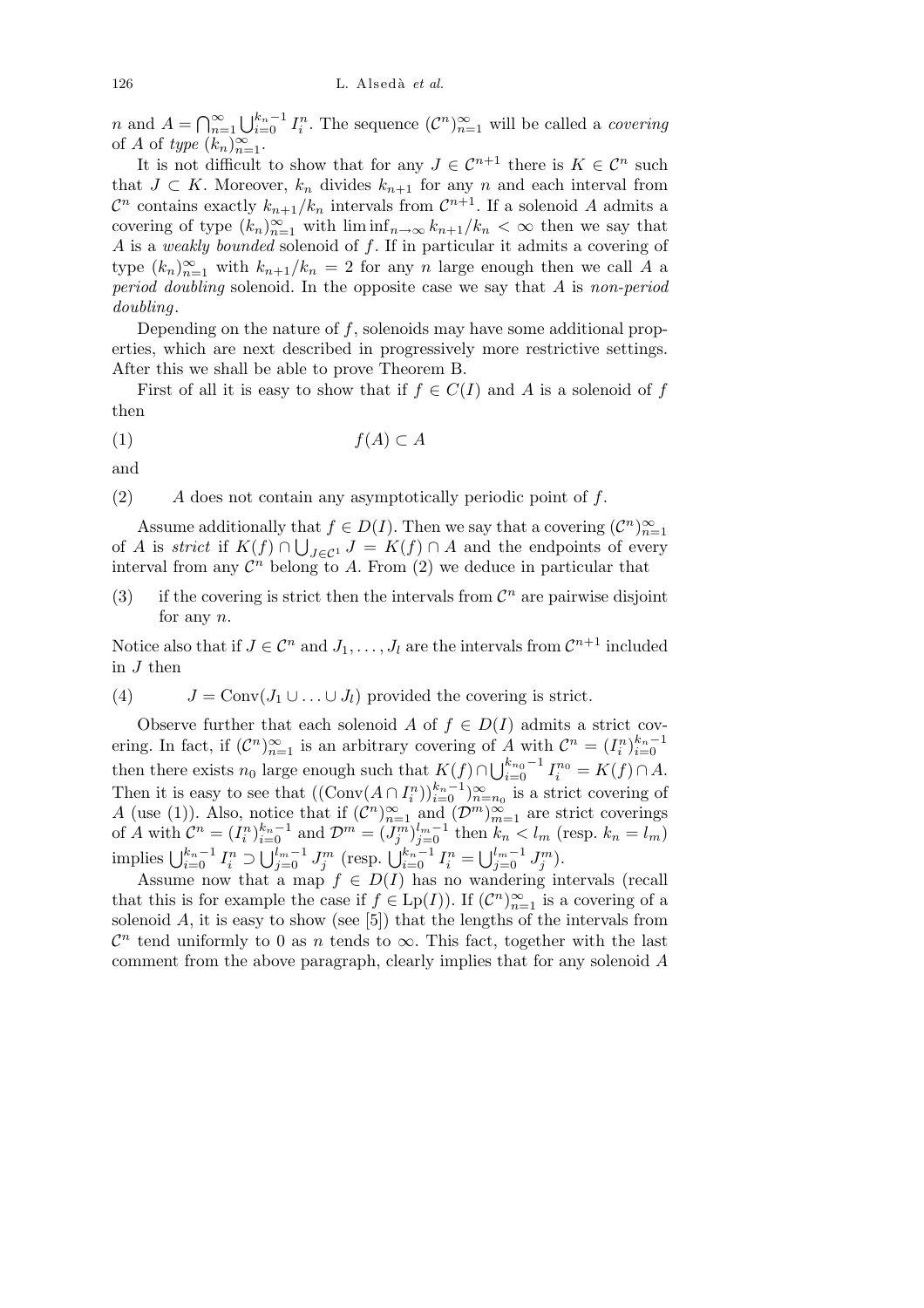of *f* there exists a unique maximal strict covering  $(\mathcal{B}^n)_{n=1}^{\infty}$  of *A* such that each of the intervals from  $\mathcal{B}^n$  contains at most one point from  $K(f)$  (here "maximal" means that if  $(\mathcal{D}^m)_{m=1}^{\infty}$  is another strict covering of *A* with the same property then for any *m* there is  $n(m)$  such that  $\mathcal{D}^m = \mathcal{B}^{n(m)}$ ). We call this covering the *basic covering* of *A* and its type the *type* of *A*. Notice that, with this terminology, *A* will be weakly bounded (resp. period doubling) if and only if the type  $(k_n)_{n=1}^{\infty}$  of *A* satisfies  $\liminf_{n\to\infty} k_{n+1}/k_n < \infty$  (resp.  $k_{n+1}/k_n = 2$  for any *n* large enough).

Of course, when defining the basic covering of a solenoid *A* differentiability is not necessary, and then the construction also works for piecewise strictly monotone maps with a finite number of pieces of monotonicity (upon replacing  $K(f)$  by the set of turning points of f). We have just chosen the more restrictive setting of  $D(I)$  to simplify the notation (notice that if  $f \in D(I)$  then  $K(f)$  may be larger than the set of turning points of  $f$ ).

Let  $(\mathcal{B}^n)_{n=1}^{\infty}$  be the basic covering of *A*. Set  $\mathcal{B}^n = (I_i^n)_{i=0}^{k_n-1}$  and  $B_n =$  $k_n$ <sup>−1</sup>  $\sum_{i=0}^{k_n-1} I_i^n$ . By (3) and the fact that  $f^{k_{n+1}}(I_0^{n+1}) \subset I_0^{n+1}$ , there is a periodic orbit  $P_n$  of period  $k_{n+1}$  having exactly one point in each of the intervals  $I_i^{n+1}$ . Then we can find a strongly invariant set  $Q_n$  with Card  $Q_n = k_{n+1} - 1$  and satisfying the condition from Theorem A with respect to  $P_n$ . Observe that if  $x \in Q_n \cap B_n$  the orbit of x is also contained in  $B_n$ . This means that  $R_n =$  $Q_n \cap B_n$  is a strongly invariant set. On the other hand, Card  $Q_n = k_{n+1} - 1$ implies that  $Q_n \cap B_{n+1} = \emptyset$ . Thus Card  $R_n = k_{n+1} - k_n$  and if *J* is one of the *k*<sub>*n*+1</sub>−*k*<sub>*n*</sub> (connected) components of  $B_n \ B_n$ <sub>1</sub>, then Card( $R_n \cap J$ ) = 1 (see (4)). Finally, notice that since the covering is basic,  $K(f) \cap B_1 = K(f) \cap A$ and then  $f'(x)$  exists for any  $x \in R_n$ .

Now it is the time to use the specific features of piecewise linear maps. Assume additionally  $f \in L(I)$  and write  $\delta_n = \prod_{x \in R_n} |f'(x)|$ . Then

$$
\delta_n > 1.
$$

To prove this, let  $x \in R_n$  and suppose that the period of x is l. It is sufficient to show that  $|(f^l)'(x)| > 1$ . Suppose  $|(f^l)'(x)| \leq 1$  and let *r* be such that  $x \in I_r^n$ . Let *g* be the restriction of  $f^l$  to the interval  $I_r^n$ . Since  $k_n$ divides *l* and the restriction *h* of  $f^{k_n}$  to  $I_r^n$  is not monotone,  $g = h^{l/k_n}$  cannot be linear. Let  $K \subset I_r^n$  be the maximal closed interval containing x on which *g* is linear. Then at least one of the endpoints of *K* is an asymptotically periodic point of *g* and so an asymptotically periodic point of *f*. Let *e* be such an endpoint of K. We may assume that  $e$  is not an endpoint of  $I_r^n$  since otherwise the other endpoint  $e'$  of  $K$  is also asymptotically periodic for  $g$ and *e'* cannot be an endpoint of  $I_r^n$  (because  $K \neq I_r^n$ ). Then  $g'(e)$  does not exist. This means that  $f^m(e) \in K(f)$  for some  $m \in \{0, 1, \ldots, l-1\}$ . But then  $f^m(e) \in B_n \cap K(f)$  and so  $f^m(e) \in A$ . Since  $f^m(e)$  is asymptotically periodic we get a contradiction by (2). This proves (5).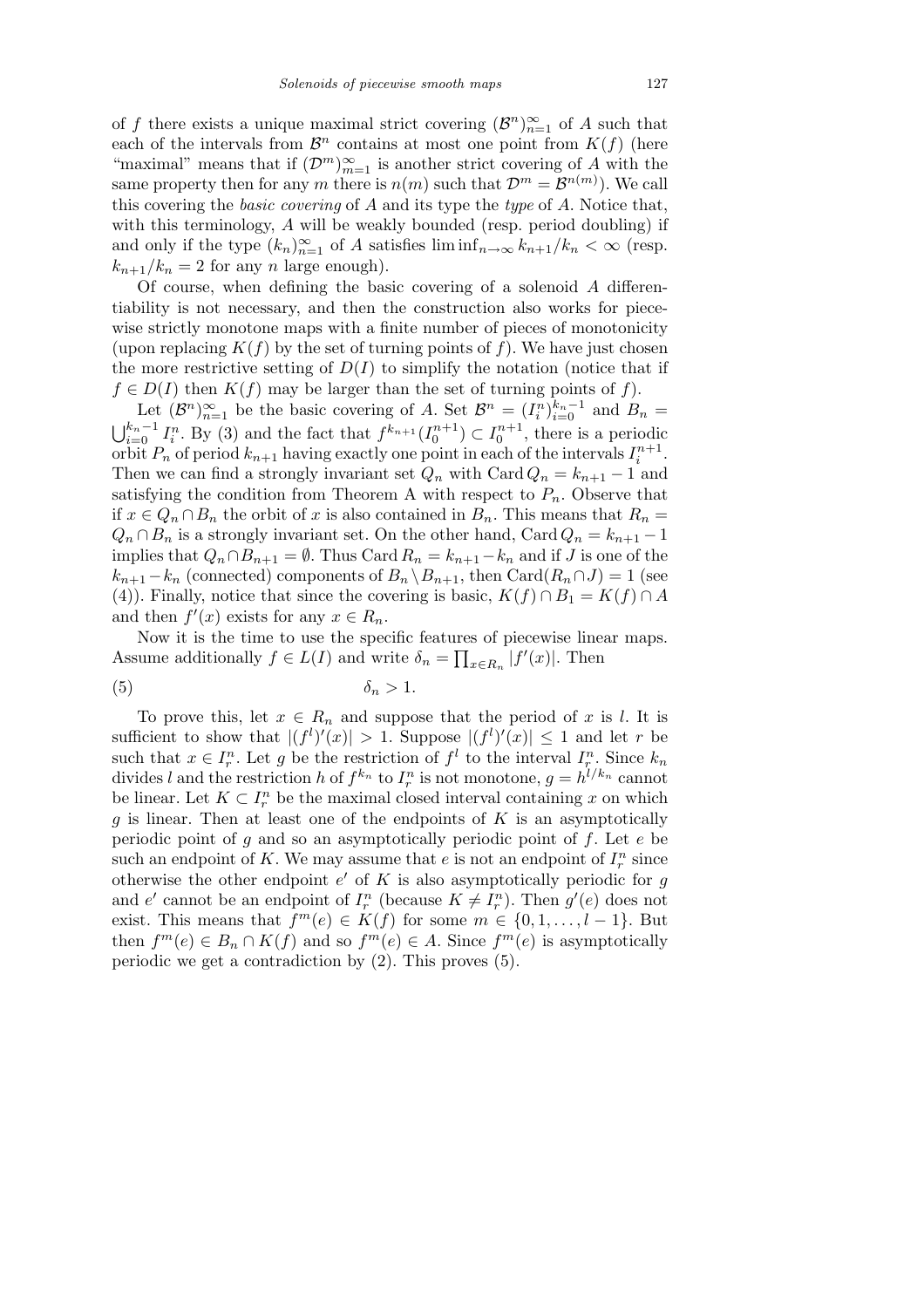Another important property of the sets  $R_n$  is the following. Let  $G$  be an arbitrary set containing exactly one point from each interval from  $\mathcal{B}^{n+1}$ and such that  $G \cap K(f) = \emptyset$ . Since each interval from  $\mathcal{B}^1$  can contain at most one point from  $K(f)$ , clearly there exists a (not necessarily unique) set  $H \subset G$  containing exactly one point from each interval from  $\mathcal{B}^1$  such that if we write

$$
G\setminus H = \{a_1,\ldots,a_{k_{n+1}-k_1}\}, \quad \bigcup_{r=1}^n R_r = \{b_1,\ldots,b_{k_{n+1}-k_1}\},\
$$

and  $I_i = [a_i; b_i]$  for  $i = 1, ..., k_{n+1} - k_1$ , then

(6) 
$$
I_i \cap I_j = \emptyset \text{ for any } 1 \le i < j \le k_{n+1} - k_1,
$$

$$
k_{n+1} - k_1
$$

(7) 
$$
\bigcup_{i=1}^{n_{n+1}} I_i \subset B_1 \setminus K(f).
$$

(At this moment we do not need (6) but we shall use it in the proof of Theorem C.) Note that, since f is piecewise linear, (7) implies that  $f'(a_i) =$  $f'(b_i)$  for every  $i = 1, \ldots, k_{n+1} - k_1$ .

We are now ready to prove Theorem B.

*Proof of Theorem B.* Suppose that *A* is a weakly bounded solenoid of *f*. Since *f* belongs to *L*(*I*) it has no wandering intervals and, hence, *A* has a basic covering  $(\mathcal{B}^n)_{n=1}^{\infty}$ . Let  $(k_n)_{n=1}^{\infty}$  be the type of  $(\mathcal{B}^n)_{n=1}^{\infty}$ . Since *A* is weakly bounded and the covering is basic we see that there exist  $l_0 \in \mathbb{N}$  and a strictly increasing sequence  $(n_j)_{j=1}^{\infty}$  such that  $k_{n_j+1}/k_{n_j} = l_0$  for any *j*. We claim that there is  $\delta > 1$  such that

(8) 
$$
\delta_{n_j} \ge \delta \quad \text{ for any } j.
$$

To prove this, let *L* be the (finite) set of all possible values of  $|f'|$  (where it is defined) and define  $M = \{\prod_{m=1}^{k_1(l_0-1)}\}$  $\sum_{m=1}^{k_1(i_0-1)} \varrho_m : \varrho_m \in L \text{ for any } m \}, \text{ also a}$ finite set. Notice that  $R_{n_j}$  intersects each interval from  $\mathcal{B}^{n_j}$  in exactly  $l_0 - 1$ points. Therefore, we can decompose  $R_{n_j}$  in  $l_0 - 1$  pairwise disjoint finite sets  $G_1, \ldots, G_{l_0-1}$  such that each of the sets  $G_i$  has exactly one point in each interval from  $\mathcal{B}^{n_j}$ . Then for each  $s \in \{1, \ldots, l_0 - 1\}$  there exists a set  $H_s \subset G_s$  containing exactly one point in each interval from  $\mathcal{B}^1$  such that, if we write

$$
G_s \setminus H_s = \{a_1^s, \ldots, a_{k_{n_j}-k_1}^s\}, \quad \bigcup_{r=1}^{n_j-1} R_r = \{b_1, \ldots, b_{k_{n_j}-k_1}\},\
$$

then  $f'(a_i^s) = f'(b_i)$  for any *i* (here we are using property (7) applied to  $G_s$ , *H<sub>s</sub>* and  $n_j$  instead of *G*, *H* and  $n+1$  for each  $s = 1, \ldots, l_0 - 1$ . Therefore,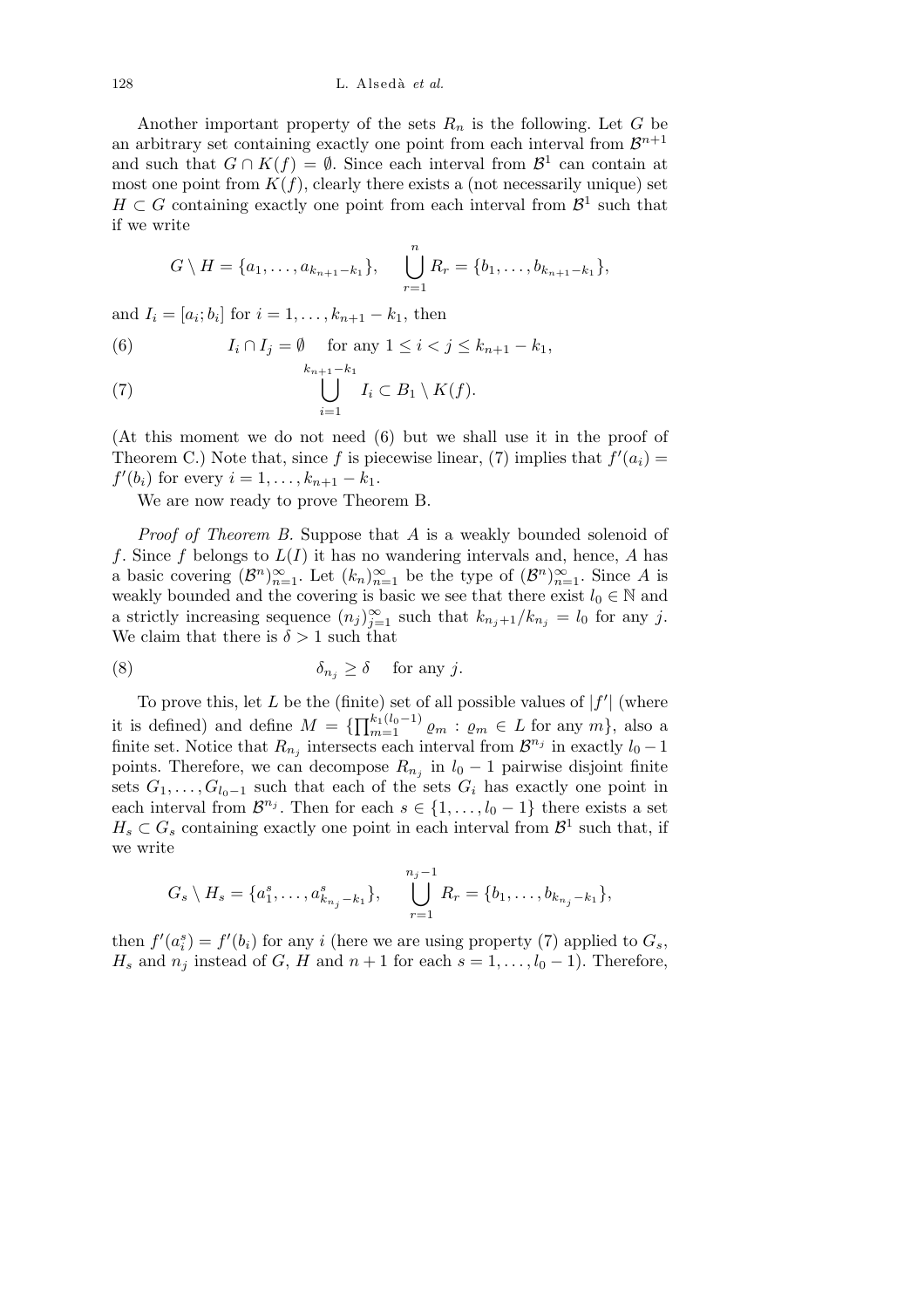$$
\prod_{x \in G_s \setminus H_s} |f'(x)| = \prod_{i=1}^{k_{n_j} - k_1} |f'(a_i^s)| = \prod_{n=1}^{n_j - 1} \delta_n
$$

for each *s*. Consequently,

$$
\delta_{n_j} = \prod_{x \in R_{n_j}} |f'(x)| = \Big( \prod_{x \in \bigcup_{s=1}^{l_0 - 1} H_s} |f'(x)| \Big) \Big( \prod_{x \in \bigcup_{s=1}^{l_0 - 1} G_s \setminus H_s} |f'(x)| \Big)
$$
  
=  $\nu_j \Big( \prod_{n=1}^{n_j - 1} \delta_n \Big)^{l_0 - 1}$ 

for some  $\nu_j \in M$ . Since the set  $\{\nu_j\}_{j=1}^{\infty}$  is finite, we can find t such that for any  $j > t$  there is  $j' \leq t$  with  $\nu_j = \nu_{j'}$ . Then, by (5), for any  $j > t$  we have

$$
\delta_{n_j} = \nu_j \Big( \prod_{n=1}^{n_j - 1} \delta_n \Big)^{l_0 - 1} > \nu_j \Big( \prod_{n=1}^{n_{j'} - 1} \delta_n \Big)^{l_0 - 1} = \nu_{j'} \Big( \prod_{n=1}^{n_{j'} - 1} \delta_n \Big)^{l_0 - 1} = \delta_{n_{j'}}.
$$

Thus (8) holds for  $\delta = \min_{1 \leq j \leq t} \delta_{n_j}$ .

 $\text{Similarly, define } N = \{\prod_{m=1}^{k_1} \}$  $\binom{k_1}{m=1}$   $\varrho_m$  :  $\varrho_m \in L$  for any  $m$ } and take  $J \in$  $B^{n+1}$  and  $x \in J$  such that  $\{f^j(x)\}_{j=0}^{k_{n+1}-1}$  does not intersect  $K(f)$ . By using (7) as above we see that there is  $\rho \in N$  (depending on *x*) such that

(9) 
$$
|(f^{k_{n+1}})'(x)| = \varrho \prod_{r=1}^{n} \delta_r
$$

(here we take the set  ${f<sup>j</sup>(x)}_{j=0}^{k_{n+1}-1}$  for *G*). On the other hand, since each of the intervals from  $\mathcal{B}^1$  contains at most one point from  $K(f)$ , clearly there exists a positive integer *u* depending neither on *n* nor on *J* such that if *g* is the restriction of  $f^{k_{n+1}}$  to *J* then Card  $K(g) < u$  for any  $J \in \mathcal{B}^{n+1}$ . In other words,  $|g'| \leq u$  whenever it is defined. But if *n* tends to infinity then from (5), (8) and (9) we deduce that  $|g'|$  tends uniformly to infinity; a contradiction.

The proof of Theorem C follows after a sequence of lemmas. But first we need to reformulate (5)–(7) in our new situation. Recall that if  $f \in \text{Lp}(I)$ then it has no wandering intervals. So, for a given solenoid *A* of *f* we can construct the strongly invariant sets  $R_n$  as above (we maintain the same notation). The problem now is that if  $x \in R_n$  is periodic of period *l* then it is not necessarily true that  $|(f^l)'(x)| > 1$  or even that  $|(f^l)'(x)| \geq 1$ . Then we construct two sets  $U_n$  and  $V_n$  with the same cardinality as  $R_n$  (although not necessarily strongly invariant) as follows.

Fix a point in each of the periodic orbits included in *Rn*. Let *x* be one of these points, say of period *l*. Now two possibilities can occur. If  $|(f^l)'(x)| \geq 1$ we include  $\{f^j(x)\}_{j=0}^{l-1}$  both in  $U_n$  and  $V_n$ . Otherwise, let *K* be the maximal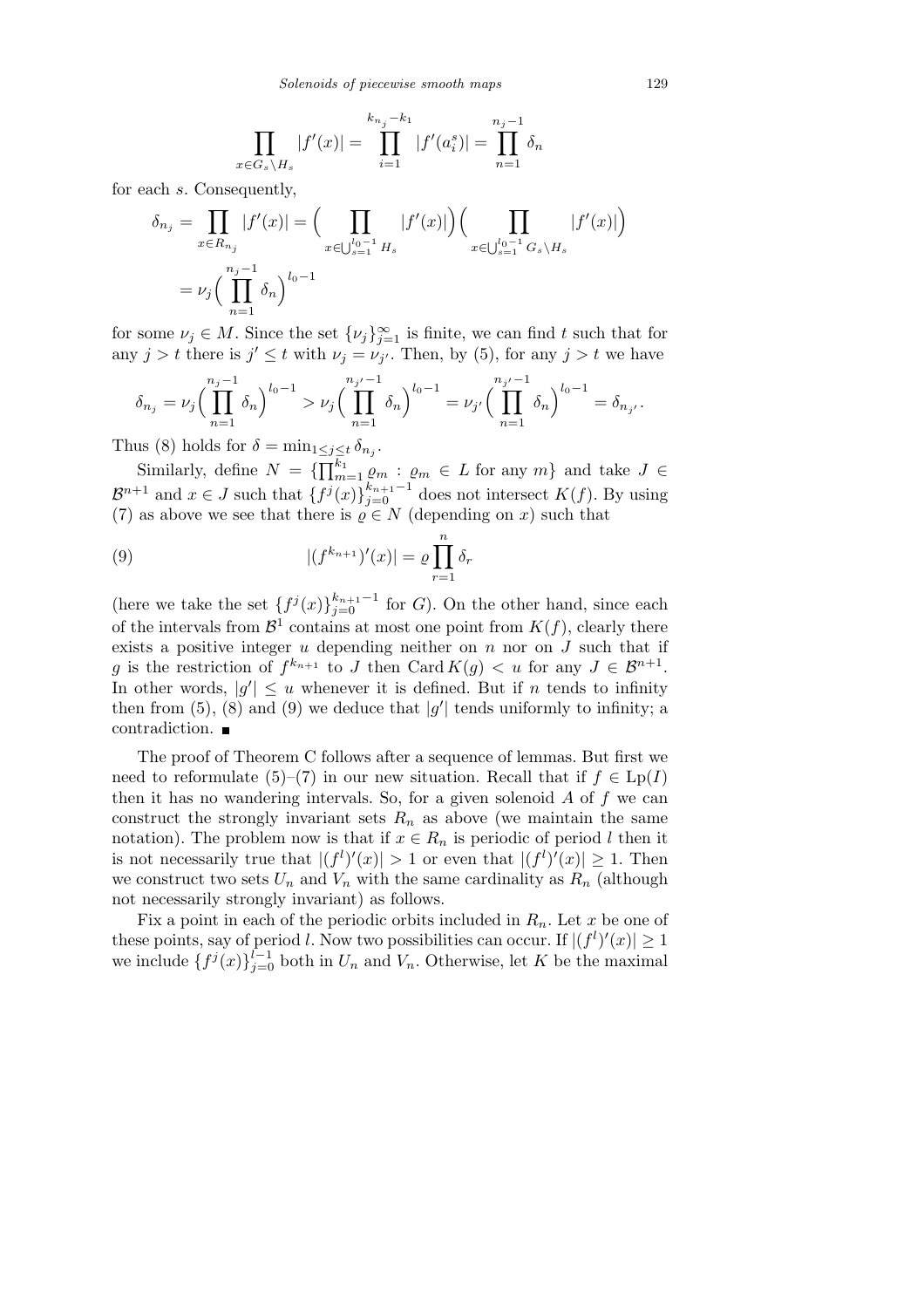130 L. Alsed`a *et al.*

open interval containing *x* with the property  $\lim_{m\to\infty} |f^{lm}(y) - f^{lm}(x)| = 0$ for any  $y \in K$  (the so-called *immediate basin of attraction* of *x*). Because of (2), neither *K* nor any of its iterates intersects  $B_n \setminus B_{n+1}$ . So,  $f^l(K) = K$ and  $f^l$  is monotone on K. If  $y < z$  are the endpoints of K then we have either (i)  $f^{l}(y) = y$ ,  $f^{l}(z) = z$  and  $|(f^{l})'(y)| \ge 1$ , or (ii)  $f^{l}(y) = z$ ,  $f^{l}(z) = y$  and  $|(f^{2l})'(y)| \ge 1$ . Now we take  $\{f^{j}(y)\}_{j=0}^{l-1} \subset U_n$ ,  $\{f^{j}(y)\}_{j=0}^{l-1} \subset V_n$  if (i) holds, and  $\{f^{j}(y)\}_{j=0}^{l-1} \subset U_n$ ,  $\{f^{j}(y)\}_{j=l}^{2l-1} \subset V_n$  if (ii) holds. So we have Card  $U_n =$  $\text{Card } V_n = \text{Card } R_n = k_{n+1} - k_n$  and  $\text{Card}(U_n \cap J) = \text{Card}(V_n \cap J) = 1$  for any component *J* of  $B_n \setminus B_{n+1}$ . Write now

$$
\delta_n = \sqrt{\prod_{x \in U_n} |f'(x)| \cdot \prod_{x' \in V_n} |f'(x')|}.
$$

Notice that if *f* is piecewise linear then  $U_n = V_n = R_n$  and  $\delta_n$  is the number we defined above.

We clearly have

$$
\delta_n \ge 1.
$$

With regard to (6) and (7), if *G* and *H* are defined as above and we set

$$
\bigcup_{r=1}^{n} U_r = \{c_1, \ldots, c_{k_{n+1}-k_1}\}, \quad \bigcup_{r=1}^{n} V_r = \{d_1, \ldots, d_{k_{n+1}-k_1}\},
$$

 $L_i = [a_i; c_i]$  and  $M_i = [a_i; d_i]$  for  $i = 1, \ldots, k_{n+1} - k_1$ , then similarly we get (6b)  $L_i \cap L_j = ∅$ ,  $M_i \cap M_j = ∅$  for any  $1 \le i < j \le k_{n+1} - k_1$ ,

(7b) 
$$
\bigcup_{i=1}^{k_{n+1}-k_1} (L_i \cup M_i) \subset B_1 \setminus K(f).
$$

In what follows  $\lambda$  will denote the one-dimensional Lebesgue measure. A family  $\{I_j\}_{j=1}^m$  of subintervals of *I* is said to have *multiplicity k* if each point from *I* is contained in at most *k* intervals from the family. The proof of the first lemma is trivial and therefore omitted.

LEMMA 1. Let  $\{I_j\}_{j=1}^m$  be a family of subintervals of I with multiplicity k. Then  $\sum_{j=1}^m \lambda(I_j) \le k\lambda(\bigcup_{j=1}^m I_j)$ .  $\frac{1}{2}$ m  $\sum_{j=1}^{m} I_j$ .

LEMMA 2. Let  $f \in C(I)$  and let  $p$  be a periodic point of  $f$  of period  $n$ . *Let*  $1 \leq l \leq n$  *and let J be a subinterval of I containing p. Then*  $\{f^{j}(J)\}_{j=0}^{l-1}$ *has multiplicity at most*  $2 \text{Card}(\text{Orb}_f(p) \cap f^l(J)).$ 

Proof. Let *m* be the multiplicity of  $\{f^{j}(J)\}_{j=0}^{l-1}$  and fix a point *x* belonging to *m* intervals from the family, say  $f^{j_1}(J), \ldots, f^{j_m}(J)$ . If *P* is the set of points from  $Orb<sub>f</sub>(p)$  contained in the union of these *m* intervals then Card  $P \geq m$ . Let  $a, b$  denote the endpoints of Conv P. We can assume that  $[a; x]$  contains at least  $m/2$  points from *P*. On the other hand,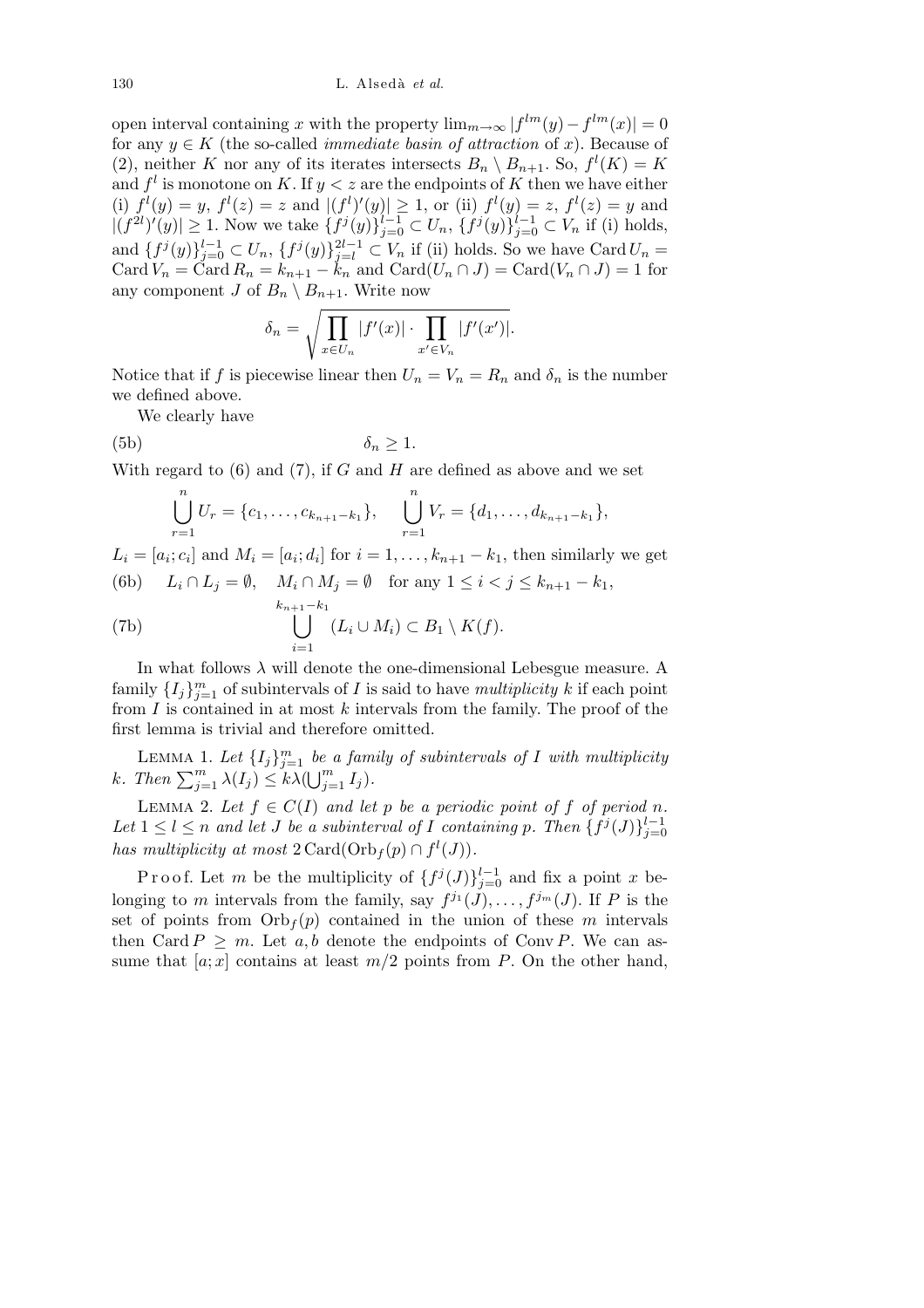the point *a* belongs to one of the intervals from the family, say  $f^{j_i}(J)$ . Therefore, Card $(P \cap f^{j_i}(J)) \geq m/2$ . So, since  $P \subset \text{Orb}_f(p)$  we also get  $Card(Orb<sub>f</sub>(p) \cap f<sup>l</sup>(J)) \geq Card(f<sup>l-j<sub>i</sub></sup>(P) \cap f<sup>l</sup>(J)) \geq m/2$  and the lemma follows.  $\blacksquare$ 

If  $f \in L_p(I)$  then  $\log |f'|$  can clearly be extended to a (not necessarily continuous) map *h* from *I* into the real line with minimal bounded variation. The total variation of this map *h* will be denoted by  $V(f)$ . Also, in what follows we fix a constant  $\alpha(f) > 0$  (depending only on f) such that  $|\log |f'(x)| - \log |f'(y)| \leq \alpha(f)|x-y|$  for any  $x, y \in I$  with  $[x, y] \cap K(f) = \emptyset$ .

LEMMA 3. Let  $f \in \text{Lp}(I)$ , *J* be a subinterval of *I*,  $l \in \mathbb{N}$ , k be the multiplicity of  $\{f^j(J)\}_{j=0}^{l-1}$  and let  $x, y \in J$  be such that  $f^j(x), f^j(y) \in$  $I \setminus K(f)$  *for any*  $j = 0, 1, \ldots, l - 1$ *. Then* 

$$
\frac{|(f^l)'(x)|}{|(f^l)'(y)|} \le \exp\Bigl(k\alpha(f)\lambda\Bigl(\bigcup_{j=0}^{l-1} f^j(J)\Bigr) + kV(f)\operatorname{Card} K(f)\Bigr).
$$

*Moreover*, *if*  $f^j(J) \cap K(f) = \emptyset$  *for any*  $j = 0, 1, \ldots, l - 1$  *then* 

$$
\frac{|(f^l)'(x)|}{|(f^l)'(y)|} \le \exp\Bigl(k\alpha(f)\lambda\Bigl(\bigcup_{j=0}^{l-1}f^j(J)\Bigr)\Bigr).
$$

Proof. Let  $u, v \in I \setminus K(f)$ . If  $[u, v] \cap K(f) = \emptyset$  we have  $|\log |f'(u)| \log |f'(v)| \leq \alpha(f)|v-u|$  while if  $[u;v] \cap K(f) \neq \emptyset$  then  $|\log |f'(u)|$  $\log |f'(v)| \le V(f)$ . Further, since  $\{f^j(J)\}_{j=0}^{l-1}$  has multiplicity *k*, there are at most  $k$  Card  $K(f)$  intervals from the family  $\{f^j(J)\}_{j=0}^{l-1}$  intersecting  $K(f)$ . Also notice that

$$
\frac{|(f^l)'(x)|}{|(f^l)'(y)|} \le \exp\Bigl(\sum_{j=0}^{l-1} |\log |f'(f^j(x))| - \log |f'(f^j(y))||\Bigr).
$$

From this and Lemma 1, Lemma 3 follows easily.

Although the following lemma is just a direct consequence of Lemma 3, it is convenient to state it separately.

In what follows we use the following notation. For  $f \in L_p(I)$  and  $k \in \mathbb{N}$ define

$$
Q(k, f) = (\text{Card } K(f) + 1)^{k \text{ Card } K(f)}.
$$

Lemma 4. *Let f ∈* Lp(*I*), *J be a subinterval of I*, *l ∈* N, *k be the multiplicity of*  $\{f^j(J)\}_{j=0}^{l-1}$ , *and let*  $X, Y \subset J$  *be measurable sets of positive measure. Then*

$$
\frac{\lambda(f^{l}(X))/\lambda(X)}{\lambda(f^{l}(Y))/\lambda(Y)} \leq Q(k,f) \exp\Bigl(k\alpha(f) \lambda\Bigl(\bigcup_{j=0}^{l-1} f^{j}(J)\Bigr) + kV(f) \operatorname{Card} K(f)\Bigr).
$$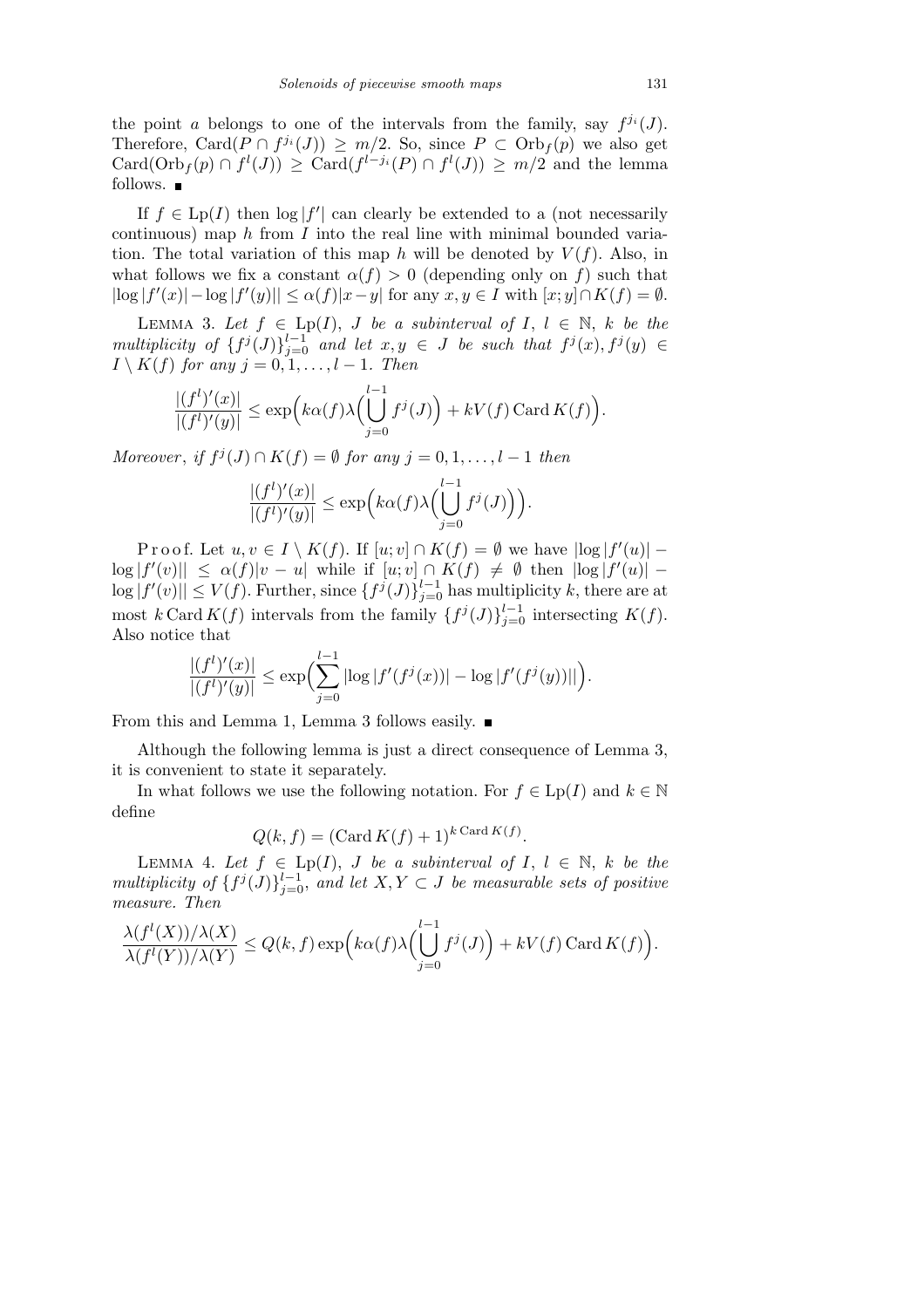Proof. For  $j = 0, 1, \ldots, l-1$  denote by  $g_j$  the restriction of f to the interval  $f^j(J)$ . Further, let  $G_0$  be the identity map on *J* and for  $j = 1, \ldots$ , *l* − 1 denote by  $G_j = g_{j-1} \circ \ldots \circ g_1 \circ g_0$  the restriction of  $f^j$  to *J*. Since  ${f<sup>j</sup>(J)}$ <sub>*j*=0</sub> has multiplicity *k*, there are at most *k* Card *K*(*f*) intervals from  ${f<sup>j</sup>(J)}$ <sub>*j*=0</sub> intersecting *K*(*f*). This means that there is *s*  $\leq k$  Card *K*(*f*) such that for some  $0 \leq j(1) < \ldots < j(s) \leq l-1$ , the maps  $g_{j(i)}$ ,  $i = 1, \ldots, s$ , are not monotone and all the other maps  $g_j$  are monotone.

So, if  $P = \{a_0, a_1, \ldots, a_n\}$  is the set consisting of the endpoints of *J* and those points  $x \in J$  whose finite trajectories  $(f^j(x))_{j=0}^{l-1}$  hit  $K(f)$ , we have

$$
P = \{\min J, \max J\} \cup \bigcup_{i=1}^{s} G_{j(i)}^{-1}(K(f) \cap f^{j(i)}(J)).
$$

Since *f* is piecewise monotone with Card  $K(f) + 1$  pieces, all the above implies that

$$
n + 1 = \text{Card } P
$$
  
\n
$$
\leq 2 + \text{Card } K(f) + (\text{Card } K(f) + 1) \cdot \text{Card } K(f)
$$
  
\n
$$
+ (\text{Card } K(f) + 1)^2 \cdot \text{Card } K(f)
$$
  
\n
$$
+ \dots + (\text{Card } K(f) + 1)^{s-1} \cdot \text{Card } K(f)
$$
  
\n
$$
= 1 + (\text{Card } K(f) + 1)^s \leq 1 + Q(k, f).
$$

Define  $I_i = [a_{i-1}, a_i]$  and put  $X_i = X \cap I_i$ ,  $Y_i = Y \cap I_i$ ,  $i = 1, ..., n$ . To simplify the notation we assume that all the sets  $X_i, Y_i$  have positive measure. As will be obvious this is not restrictive. Let *r* and *s* be such that

$$
\frac{\lambda(f^{l}(X_r))}{\lambda(X_r)} = \max_{1 \leq i \leq n} \frac{\lambda(f^{l}(X_i))}{\lambda(X_i)}, \quad \frac{\lambda(f^{l}(Y_s))}{\lambda(Y_s)} = \min_{1 \leq i \leq n} \frac{\lambda(f^{l}(Y_i))}{\lambda(Y_i)},
$$

and fix points  $x, y \in J \setminus P$  with the properties

$$
|(f^l)'(x)| \geq \frac{\lambda(f^l(X_r))}{\lambda(X_r)}, \quad |(f^l)'(y)| \leq \frac{\lambda(f^l(Y_s))}{\lambda(Y_s)}.
$$

Then

$$
\frac{\lambda(f^{l}(X))}{\lambda(X)} \leq \frac{\sum_{i=1}^{n} \lambda(f^{l}(X_{i}))}{\sum_{i=1}^{n} \lambda(X_{i})} \leq \frac{\lambda(f^{l}(X_{r}))}{\lambda(X_{r})} \leq |(f^{l})'(x)|,
$$
  

$$
\frac{\lambda(f^{l}(Y))}{\lambda(Y)} \geq \frac{1}{n} \frac{\sum_{i=1}^{n} \lambda(f^{l}(Y_{i}))}{\sum_{i=1}^{n} \lambda(Y_{i})} \geq \frac{1}{n} \frac{\lambda(f^{l}(Y_{s}))}{\lambda(Y_{s})} \geq \frac{|(f^{l})'(y)|}{n}.
$$

By Lemma 3, the lemma follows.  $\blacksquare$ 

In what follows we say that a sequence  $(\beta_n)_{n=1}^{\infty}$  is a *tail* of a sequence  $(\alpha_n)_{n=1}^{\infty}$  if there is a nonnegative *k* such that  $\beta_n = \alpha_{n+k}$  for every *n*. If *k* is positive then the tail is said to be *nontrivial*.

LEMMA 5. Let  $f \in \text{Lp}(I)$  and A be a solenoid of f. Then  $\lambda(A) = 0$ .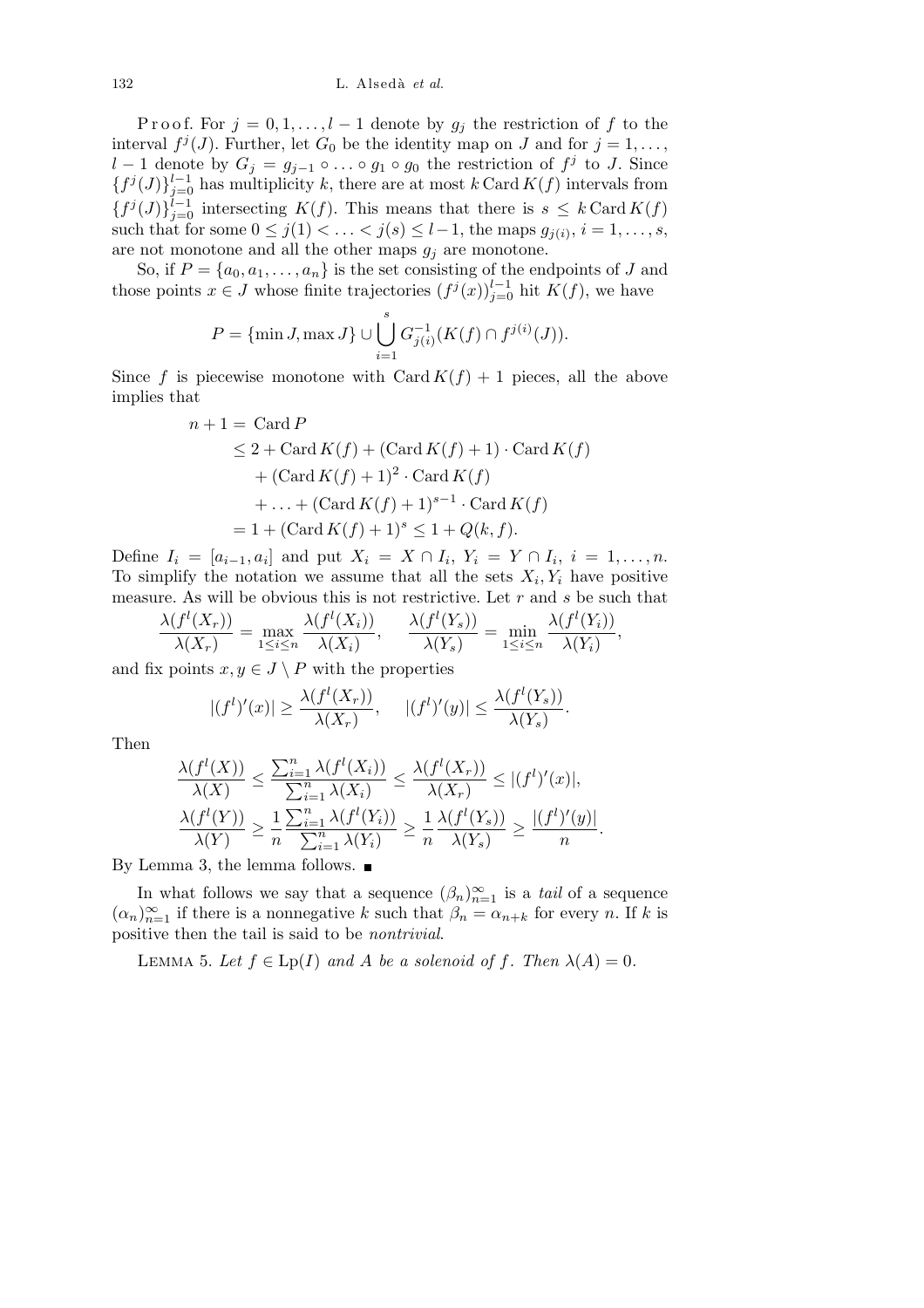P r o o f. The proof follows *mutatis mutandis* the one from [2]. There it is proved that solenoids of  $C^{\infty}$  maps with nonflat critical points have measure zero. The only difference is that we have to use Lemmas 3 and 4 instead of Lemmas 1a, 1b and 2 of [2]. For completeness we give here a shorter proof (still following the essential ideas from [2]).

Let  $(\mathcal{B}^n)_{n=1}^{\infty}$  be the basic covering of *A*. Fix an interval  $I' = [a, b]$  with *I*  $\subset$  (*a, b*) and let *g* ∈ *C*(*I*<sup> $\prime$ </sup>) be defined by the following properties:

(i) *g* coincides with *f* in the intervals from  $\mathcal{B}^1$ ;

(ii)  $g$  is linear on the maximal intervals lying between consecutive intervals from  $\mathcal{B}^1$  (and on the intervals connecting respectively *a* and the first interval from  $\mathcal{B}^1$  and *b* and the last interval from  $\mathcal{B}^1$ );

(iii) 
$$
g(a) = a, g(b) = b.
$$

Notice that the definition of  $\mathcal{B}^1$  implies that *g* cannot have constant linear pieces and so  $g \in \text{Lp}(I')$ . Of course *A* is also a solenoid of *g*. Further, *K*(*g*) ⊂ *A*. Notice that  $(B<sup>n</sup>)<sup>∞</sup><sub>n=1</sub>$  is now a strict covering of *A* with respect to *g* but not necessarily its basic covering. In fact, it may happen that an endpoint of an interval from  $\mathcal{B}^1$  belongs to  $K(g) \setminus K(f)$ . Then the basic covering of *A* with respect to *g* is a tail of  $(\mathcal{B}^n)_{n=1}^{\infty}$ . If such an endpoint does not exist then still  $(\mathcal{B}^n)_{n=1}^{\infty}$  may not be the basic covering of *A* with respect to *g* since it may happen that some gaps between the intervals from  $\mathcal{B}^1$  contain points from  $K(f)$  but do not contain any points from  $K(g)$ . But then it may happen (it depends on which gaps have that property) that  $(\mathcal{B}^n)_{n=1}^{\infty}$  is a nontrivial tail of the basic covering of *A* with respect to *g*. In either case there is a tail of  $(\mathcal{B}^n)_{n=1}^{\infty}$  which is simultaneously a tail of the basic covering of *A* with respect to *g*. Let  $(C^n)_{n=1}^{\infty}$  with  $C^n = (I_i^n)_{i=0}^{k_n-1}$  be such a covering of *A*. For any *n* and  $i \in \{0, 1, \ldots, k_n - 1\}$ , let  $J_i^n$  denote the maximal interval containing  $I_i^n$  such that  $g^{k_n-i}(J_i^n) \subset I_0^n$ . It is not restrictive to assume that there is a (relative) extremum *c* of *g* such that  $g(c) \in I_0^n$  for any *n*. Then

(10) 
$$
c \in J_{k_n-1}^n \quad \text{for any } n.
$$

Write  $\mathcal{D}^n = (J_i^n)_{i=0}^{k_n-1}, D_n = \bigcup_{i=0}^{k_n-1}$ Write  $\mathcal{D}^n = (J_i^n)_{i=0}^{k_n-1}$ ,  $D_n = \bigcup_{i=0}^{k_n-1} J_i^n$ . We emphasize that  $(\mathcal{D}^n)_{n=1}^{\infty}$  need not be a covering of *A* because  $D_{n+1} \subset D_n$  does not necessarily hold. If  $J_i^n$  contains an extremum of *g* then  $g(J_i^n)$  may not be equal to  $J_{i+1}^n$  but the inclusion  $g(J_i^n) \subset J_{i+1}^n$  still holds for any *i* (here  $J_{k_n}^n = J_0^n$ ) and the intervals from  $\mathcal{D}^n$  are pairwise disjoint (also  $g^r(J_1) \cap g^r(J_2) = \emptyset$  whenever  $J_1, J_2 \in \mathcal{D}^n$ ,  $J_1 \neq J_2$  and  $r \geq 0$ ). This and  $K(g) \subset A$  imply that  $I_i^n$  and  $J_i^n$ must contain the same points from  $K(q)$  (at most one of them) for any *i*. Moreover,  $D_n \subset \text{Int } I'$  by property (iii) of *g*. Thus

(11) if  $J_i^n$  contains an extremum of  $g$  then its two endpoints have the same image,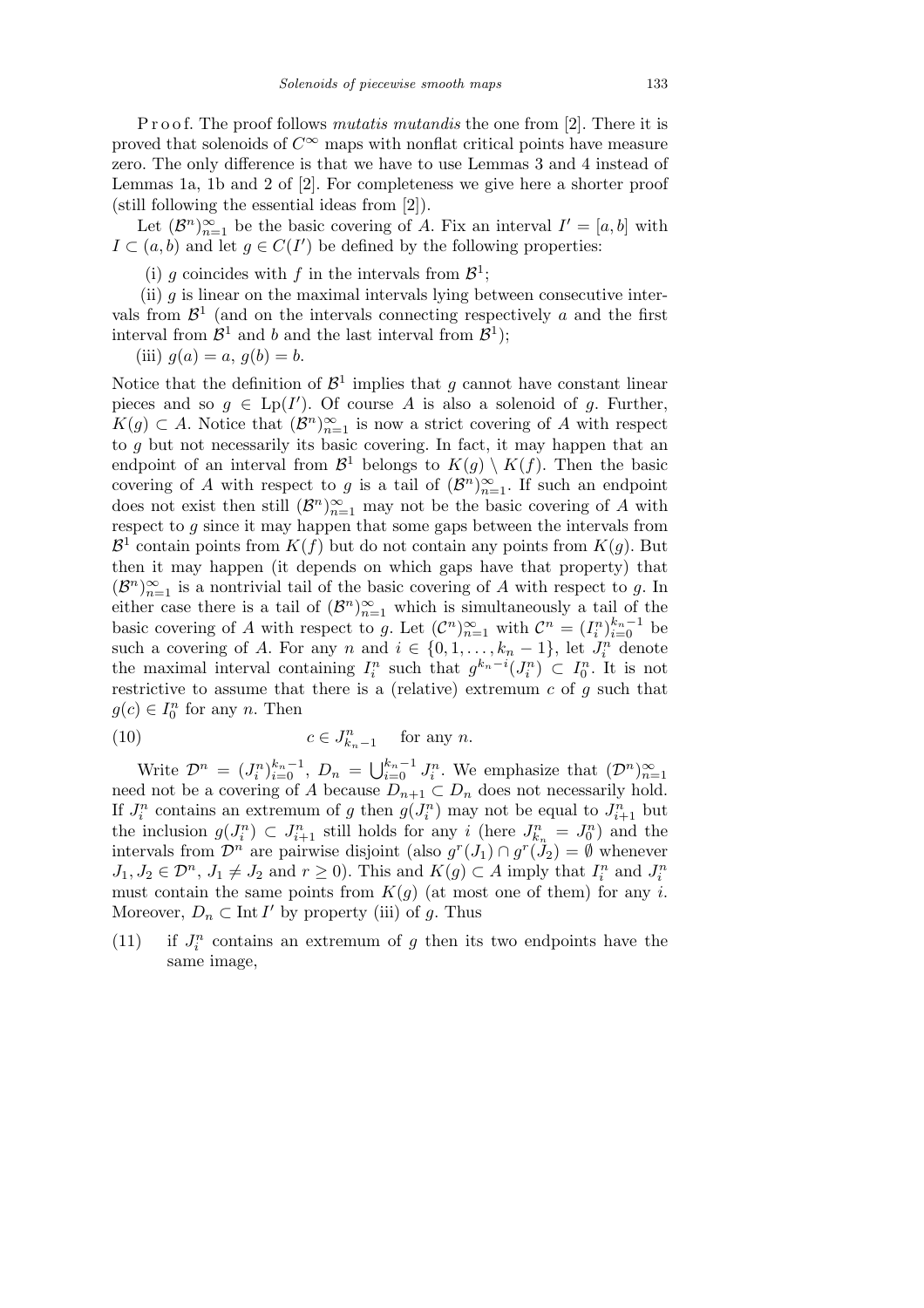while

 $(12)$  $a_i^n$  does not contain any extrema of *g* then  $g(J_i^n) = J_{i+1}^n$ .

Define

$$
\mu = Q(1, f) \exp(\alpha(f)\lambda(I') + V(g) \operatorname{Card} K(g)).
$$

Since  $\mu > 2$ ,

$$
\sigma = 1 - \frac{1}{\mu} \left( \frac{1}{\mu + 1} - \frac{1}{4\mu^2} \right) + \frac{1}{4\mu^2} < 1.
$$

Because of  $A \subset D_n$  for any *n*, to prove the lemma it suffices to show that for any *n* there is *l* such that  $\lambda(D_l) < \sigma \lambda(D_n)$ .

Since *g* has no wandering intervals, the lengths of the intervals from  $\mathcal{D}^n$ tend uniformly to 0 as *n* tends to  $\infty$ . Thus, for fixed *n*, choose *l* large enough so that

(13) 
$$
\sup_{0 \le j \le k_l - 1} \lambda(J_j^l) < \frac{1}{4\mu^2} \inf_{0 \le i \le k_n - 1} \lambda(J_i^n).
$$

For any  $J \in \mathcal{D}^n$ , let  $X_J$  (resp.  $Y_J$ ) denote the union of all the intervals from  $\mathcal{D}^l$  intersecting *J* (resp. included in *J*). Since both endpoints of *J* are eventually mapped into the same point (use (11) and (12)), it is not possible that two intervals from  $\mathcal{D}^l$  intersect *J* and not be included in *J*. Therefore either  $X_J = Y_J$  or  $X_J \setminus Y_J$  is an interval from  $\mathcal{D}^l$ . If  $J, J' \in \mathcal{D}^n$ are different, it is clear that  $X_J \cap X_{J'} = \emptyset$ . Thus, it only remains to show that  $\lambda(X_J) < \sigma \lambda(J)$  for any  $J \in \mathcal{D}^n$ .

Two possibilities can occur. First assume that *J* contains an extremum *d* of *g* and let  $K \in \mathcal{D}^l$  be the interval containing *d*. By (11) we clearly get  $K \subset \mathcal{D}^l$ *J*. Moreover, there exists a set  $Z_J \subset J$  disjoint from  $Y_J \setminus K$  and satisfying  $g(Z_J) = g(Y_J \setminus K)$ . By Lemma 4 (clearly,  $\{g^j(J)\}_{j=0}^0$  has multiplicity 1) we get  $\lambda(Y_J \setminus K) \leq \mu \lambda(Z_J)$ , which together with  $\lambda(Y_J \setminus K) + \lambda(Z_J) < \lambda(J)$ gives  $\overline{\phantom{a}}$ 

$$
\lambda(Y_J\setminus K)< \left(1-\frac{1}{\mu+1}\right)\lambda(J).
$$

From this and (13) (use also  $\mu > 2$ ),

$$
\lambda(Y_J) = \lambda(Y_J \setminus K) + \lambda(K) < \left(1 - \frac{1}{\mu + 1} + \frac{1}{4\mu^2}\right) \lambda(J),
$$
\n
$$
\lambda(X_J) = \lambda(X_J \setminus Y_J) + \lambda(Y_J) < \left(1 - \frac{1}{\mu + 1} + \frac{1}{2\mu^2}\right) \lambda(J) < \sigma \lambda(J).
$$

Suppose now that *J* does not contain any extrema of *g*. Let *k* be minimal such that  $g^k(J) = J' \in \mathcal{D}^n$  contains an extremum of *g* (by (10)–(12) such a *k* exists). Observe that  $g^k(J \setminus Y_J) = J' \setminus Y_{J'}$  by (12) applied to the intervals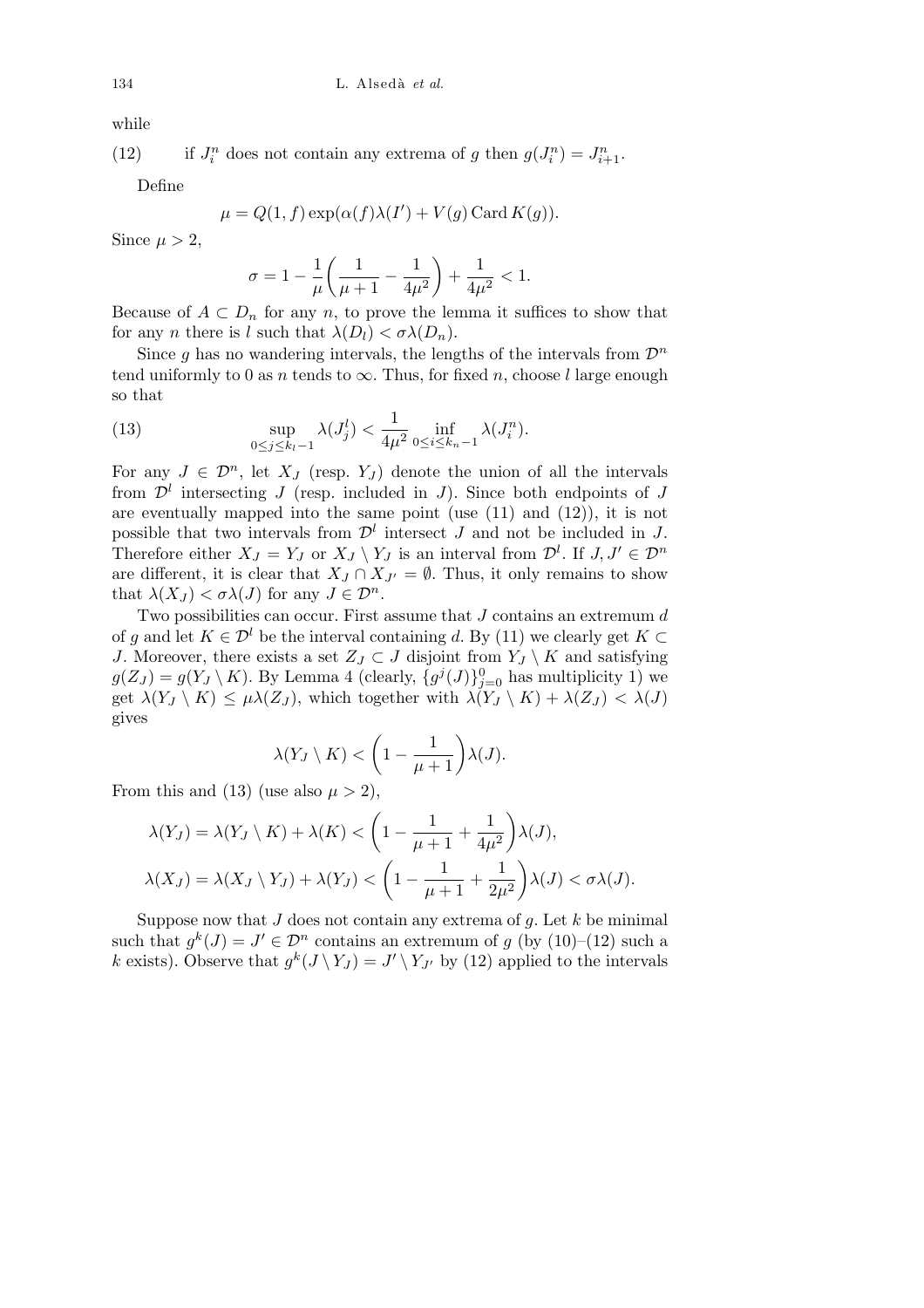from  $\mathcal{D}^l$ . Moreover,  $\{g^j(J)\}_{j=0}^{k-1}$  has multiplicity 1. Then by Lemma 4,

$$
\frac{1-\lambda(Y_J)/\lambda(J)}{1-\lambda(Y_{J'})/\lambda(J')}=\frac{\lambda(J\setminus Y_J)/\lambda(J)}{\lambda(J'\setminus Y_{J'})/\lambda(J')}=\frac{\lambda(J')/\lambda(J)}{\lambda(J'\setminus Y_{J'})/\lambda(J\setminus Y_J)}\geq \frac{1}{\mu}.
$$

On the other hand, we have already shown that

$$
\frac{\lambda(Y_{J'})}{\lambda(J')} < 1 - \frac{1}{\mu + 1} + \frac{1}{4\mu^2}
$$

*.*

Thus

$$
\lambda(Y_J) < \left(1 - \frac{1}{\mu} \left(\frac{1}{\mu + 1} - \frac{1}{4\mu^2}\right)\right) \lambda(J).
$$

This and (13) imply

$$
\lambda(X_J) = \lambda(X_J \setminus Y_J) + \lambda(Y_J) < \frac{1}{4\mu^2} \lambda(J) + \lambda(Y_J) < \sigma \lambda(J)
$$

as we wanted to show.

The following lemma was proved in [9] in the particular case of piecewise linear maps (Expansion-Lemma 3.1). Our argument combines the main ideas from Martens and Tresser's proof with the tools developed earlier.

Lemma 6. *Let f ∈* Lp(*I*) *and let A be a non-period doubling solenoid of f of type*  $(k_n)_{n=1}^{\infty}$ *. Then there is*  $\delta > 1$  *which does not depend on n such that, for n large enough, we have*  $\delta_n \geq \delta$  *whenever*  $k_{n+1}/k_n > 2$ *.* 

P r o o f. Let  $(\mathcal{B}^n)_{n=1}^{\infty}$  be the basic covering of A. Suppose that the statement of the lemma is not true. Then there is *m* large enough with  $k_{m+1}/k_m$ *>* 2 so that *β* and *ε* defined by  $\delta_m = \exp \beta$  and  $\lambda(\bigcup_{J \in \mathcal{B}^m} J) = 2\varepsilon$  are sufficiently small in order that

(14) 
$$
Q(12, f) \exp(24\alpha(f)\varepsilon + 12V(f) \operatorname{Card} K(f)) < \frac{1}{\exp(25\alpha(f)\varepsilon + \beta) - 1}
$$

(use Lemma 5 and  $(5b)$ ).

Let  $\mathcal J$  denote the family of the  $k_{m+1} - k_m$  components of the set

$$
\Bigl(\bigcup_{J\in{\cal B}^m}J\Bigr)\setminus\Bigl(\bigcup_{J'\in{\cal B}^{m+1}}J'\Bigr).
$$

Fix  $K_1 \in \mathcal{J}$  and take  $x \in U_m \cap K_1$  (recall that  $U_m$  and  $V_m$  were defined right after the proof of Theorem B). Let *l* or 2*l* be the period of *x* depending on whether  $x \in V_m$  or not. Obviously  $f^l(K_1) \supset K_1$ . We claim that  $f^l(K_1)$  also includes some interval from *J* different from  $K_1$ . Suppose that this is not the case and let  $J_1, J_2$  denote the intervals from  $\mathcal{B}^{m+1}$  adjacent to  $K_1$ . Since  $l < k_{m+1}$  we see that  $f^l(J_1) \neq J_1$ . Then we must have  $f^l(J_1) = J_2$ ,  $f^l(J_2) = J_1$  and  $k_{m+1} = 2l$ . Further, Conv $(f^j(J_1) \cup f^j(J_2))$ includes no intervals from  $\mathcal{B}^{m+1}$  apart from  $f^j(J_1), f^j(J_2), j = 0, 1, \ldots, l-1$ . Since the intervals from  $\mathcal J$  do no intersect  $K(f)$ , in particular we get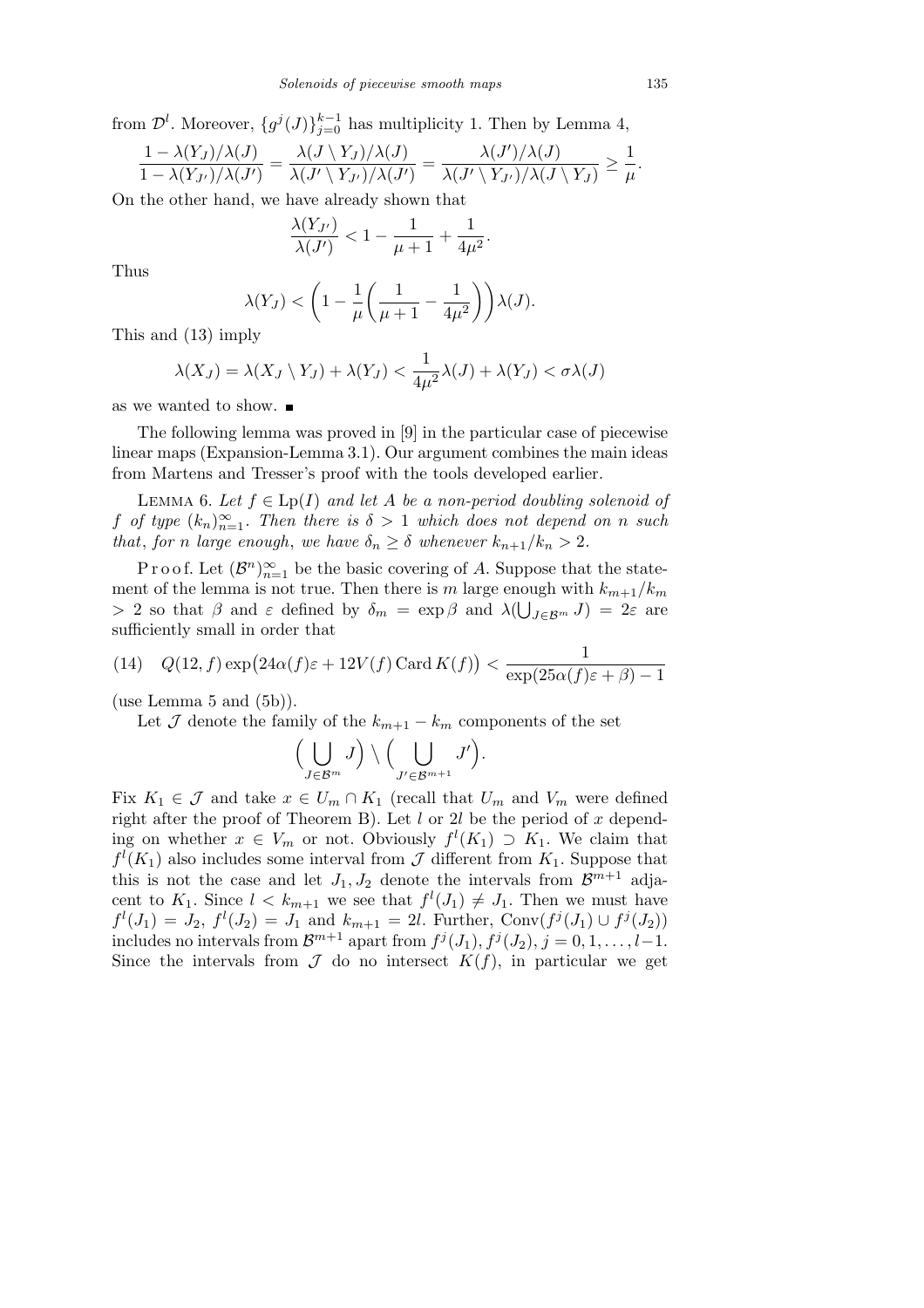*f*(Conv $(f^{j}(J_1) \cup f^{j}(J_2))$ ) = Conv $(f^{j+1}(J_1) \cup f^{j+1}(J_2))$  for any *j*. Moreover, the intervals  $Conv(f^{j}(J_1) \cup f^{j}(J_2))$  are pairwise disjoint for  $j = 0, 1, \ldots, l-1$ . Hence  $(\text{Conv}(f^j(J_1) \cup f^j(J_2)))_{j=0}^{l-1}$  is a periodic sequence of closed intervals Frence  $(\text{Conv}(f^s(J_1) \cup f^s(J_2)))_{j=0}$  is a periodic sequence of closed intervals of period *l* containing  $\bigcup_{J \in \mathcal{B}^{m+1}} J$  and contained in  $\bigcup_{J \in \mathcal{B}^m} J$ . Since  $l < k_{m+1}$ and  $l > k_m$  (here we use the fact that  $k_{m+1}/k_m > 2$  and  $k_{m+1} = 2l$ ) we obtain a contradiction with the fact that  $(\mathcal{B}^n)_{n=1}^{\infty}$  is the basic covering of *A*.

Let  $K_1^j \in \mathcal{J}$  denote the interval containing  $\{f^j(x) : j = 0, 1, \ldots, l - 1\}$ . Since  $f$  is monotone on  $K_1^j$  $\frac{j}{1}$  and  $f(K_1^j)$  $\binom{j}{1}$  ⊃  $K_1^{j+1}$  $j_1^{j+1}$  for any *j* (here  $K_1^l = K_1$ ), there is an interval  $T_1 \subset K_1$  containing *x* and such that  $f^l(T_1) = K_1$ . Construct now a minimal interval  $K_1 \supset T \supset T_1$  with the property that  $f^l(T)$ includes an interval  $K_2 \in \mathcal{J}$  different from  $K_1$ . By the above claim, such a *T* exists. Choose also  $T_2 \subset T$  with  $f^l(T_2) = K_2$ . We can additionally assume that  $K_1$  is an interval of minimal length from *J*. In particular  $\lambda(K_1) \leq$  $\lambda(K_2)$ . Now we consider two cases:

First consider the case when  $x \notin V_m$ . The minimality of *T* implies that  $f^l(T)$  intersects at most 3 intervals from *J* and then contains at most 6 points from  $Orb<sub>f</sub>(x)$ . Hence,  ${f<sup>j</sup>(T)}<sub>j=0</sub><sup>l-1</sup>$  has multiplicity at most 12 by Lemma 2.

Put  $x' = f^l(x)$ . Since the intervals  $\{f^j([x;x'])\}_{j=0}^{l-1}$  are pairwise disjoint and do not intersect  $K(f)$ , by Lemma 3,  $|(f^l)'(x)|/|(f^l)'(x')| \leq \exp(2\alpha(f)\varepsilon)$ . On the other hand,  $|(f^l)'(x)| \cdot |(f^l)'(x')| = |(f^{2l})'(x)| \le \exp(2\beta)$ . Then

(15) 
$$
|(f^l)'(x)| \le \exp(\alpha(f)\varepsilon + \beta).
$$

Notice that  $f^{(l)}(T_1) = K_1$  does not intersect any interval from  $\mathcal{B}^{m+1}$  and so, for each  $j = 0, 1, \ldots, l-1$ ,  $f^j(T_1)$  does not intersect any interval from  $\mathcal{B}^{m+1}$ . We also have  $x \in T_1$ . Then by Lemma 3 and (15),

$$
|(f^l)'(y)| \le \exp(25\alpha(f)\varepsilon + \beta)
$$

for any  $y \in T_1$ . In particular,

(16) 
$$
\frac{\lambda(f^{l}(T_1))}{\lambda(T_1)} \leq \exp(25\alpha(f)\varepsilon + \beta).
$$

Recall that  $\lambda(K_1) \leq \lambda(K_2)$  and obviously  $T_1 \cap T_2 = \emptyset$ . Then

(17) 
$$
\frac{\lambda(f^{l}(T_2))}{\lambda(T_2)} \ge \frac{\lambda(K_1)}{\lambda(K_1) - \lambda(T_1)} \ge \frac{\exp(25\alpha(f)\varepsilon + \beta)}{\exp(25\alpha(f)\varepsilon + \beta) - 1}.
$$

From Lemma 4 and (14), (16) and (17) we get a contradiction.

The case  $x \in V_m$  is analogous. The only difference is that now  $\{f^j(T)\}_{j=0}^{l-1}$ has multiplicity at most 6 and we have directly  $|(f^l)'(x)| \leq \exp \beta$ . The lemma is proved.

*Proof of Theorem C.* Suppose that *f* has a non-period doubling solenoid *A* with basic covering  $(\mathcal{B}^n)_{n=1}^{\infty}$  and of type  $(k_n)_{n=1}^{\infty}$ . Put  $\gamma =$  $\widetilde{\phantom{aa}}$  $J∈B<sup>1</sup>$   $λ$ (*J*)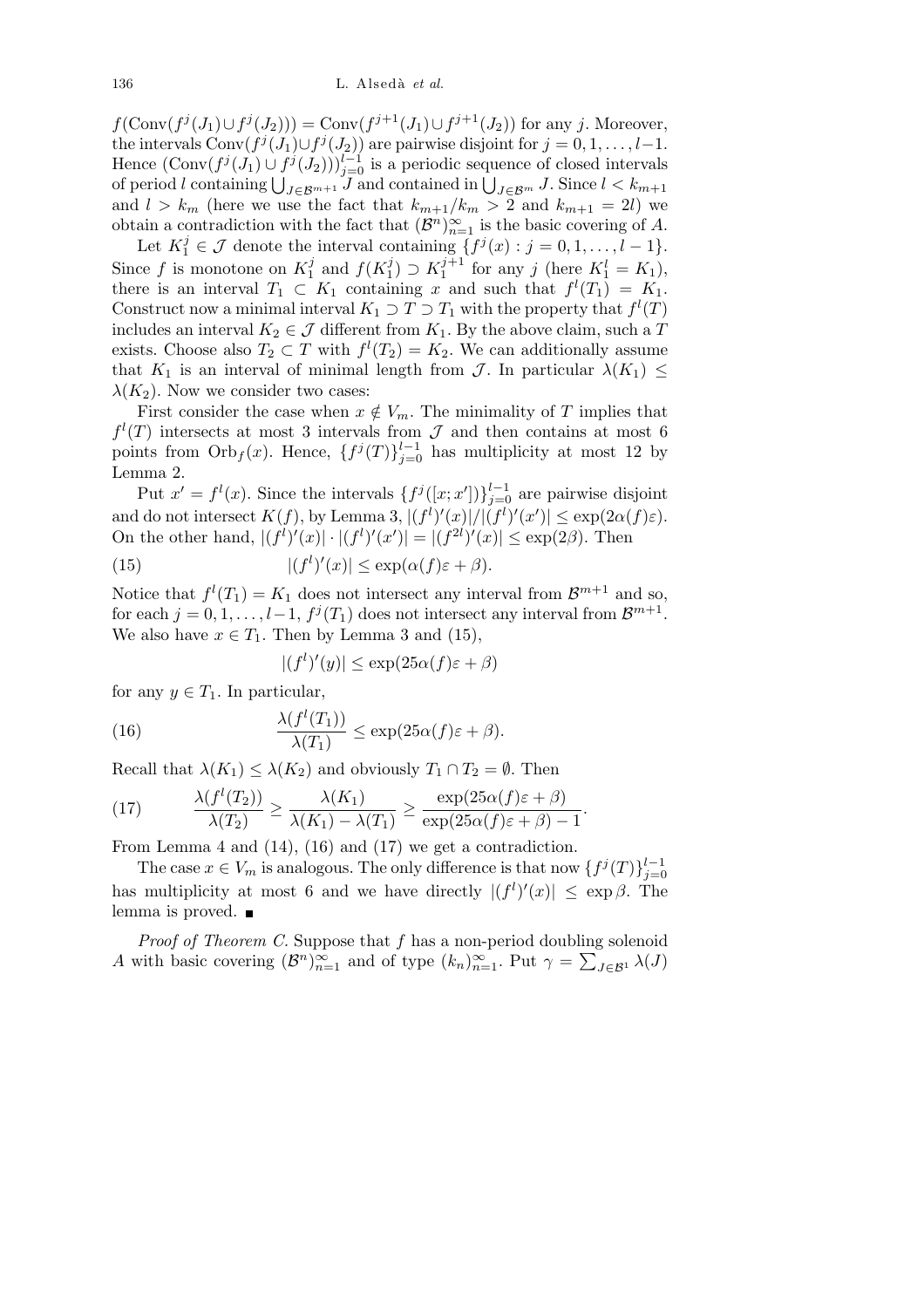and fix  $\varepsilon > 0$  small enough such that

$$
(18)\t\t\t |f'(x)| > \varepsilon
$$

for any  $x \in I$  for which  $f'$  exists.

Let  $J \in \mathcal{B}^{n+1}$  and let  $x \in J$  be such that  $G = \{f^j(x)\}_{j=0}^{k_{n+1}-1}$  does not intersect  $K(f)$ . Construct *H* and the intervals  $L_i = [a_i; c_i], M_i = [a_i; d_i]$  as in (6b) and (7b). Observe that by (6b),

$$
\sum_{i=1}^{k_{n+1}-k_1} \lambda(L_i) < \gamma, \qquad \sum_{i=1}^{k_{n+1}-k_1} \lambda(M_i) < \gamma
$$

and by (7b),

$$
\begin{aligned} \left| \log |f'(a_i)| - \log |f'(c_i)| \right| &\le \alpha(f)\lambda(L_i), \\ \left| \log |f'(a_i)| - \log |f'(d_i)| \right| &\le \alpha(f)\lambda(M_i) \end{aligned}
$$

for any *i*. Thus

(19) 
$$
\prod_{i=1}^{k_{n+1}-k_1} |f'(a_i)| > \exp(-\alpha(f)\gamma) \prod_{i=1}^{k_{n+1}-k_1} |f'(c_i)|
$$

and similarly

(20) 
$$
\prod_{i=1}^{k_{n+1}-k_1} |f'(a_i)| > \exp(-\alpha(f)\gamma) \prod_{i=1}^{k_{n+1}-k_1} |f'(d_i)|.
$$

From  $(18)–(20)$ ,

$$
|(f^{k_{n+1}})'(x)| > \exp(-\alpha(f)\gamma)\varepsilon^{k_1}\prod_{r=1}^n \delta_r.
$$

From this and Lemma 6 we obtain a contradiction similar to the one from the proof of Theorem B.  $\blacksquare$ 

## **References**

- [1] L. Alsedà, J. Llibre and M. Misiurewicz, *Combinatorial Dynamics and Entropy in Dimension One*, Adv. Ser. in Nonlinear Dynam. 5, World Sci., Singapore, 1993.
- [2] A. M. Blokh and M. Yu. Lyubich, *Measure and dimension of solenoidal attractors of one dimensional dynamical systems*, Comm. Math. Phys. 127 (1990), 573–583.
- [3] J. Bobok and M. Kuchta, *Register shifts versus transitive F-cycles for piecewise monotone maps*, Real Anal. Exchange 21 (1995/96), 134–146.
- [4] R. Galeeva and S. van Strien, *Which families of l-modal maps are full?*, Trans. Amer. Math. Soc. 348 (1996), 3215–3221.
- [5] V. Jiménez López and L'. Snoha, *There are no piecewise linear maps of type* 2 *<sup>∞</sup>*, ibid. 349 (1997), 1377–1387.